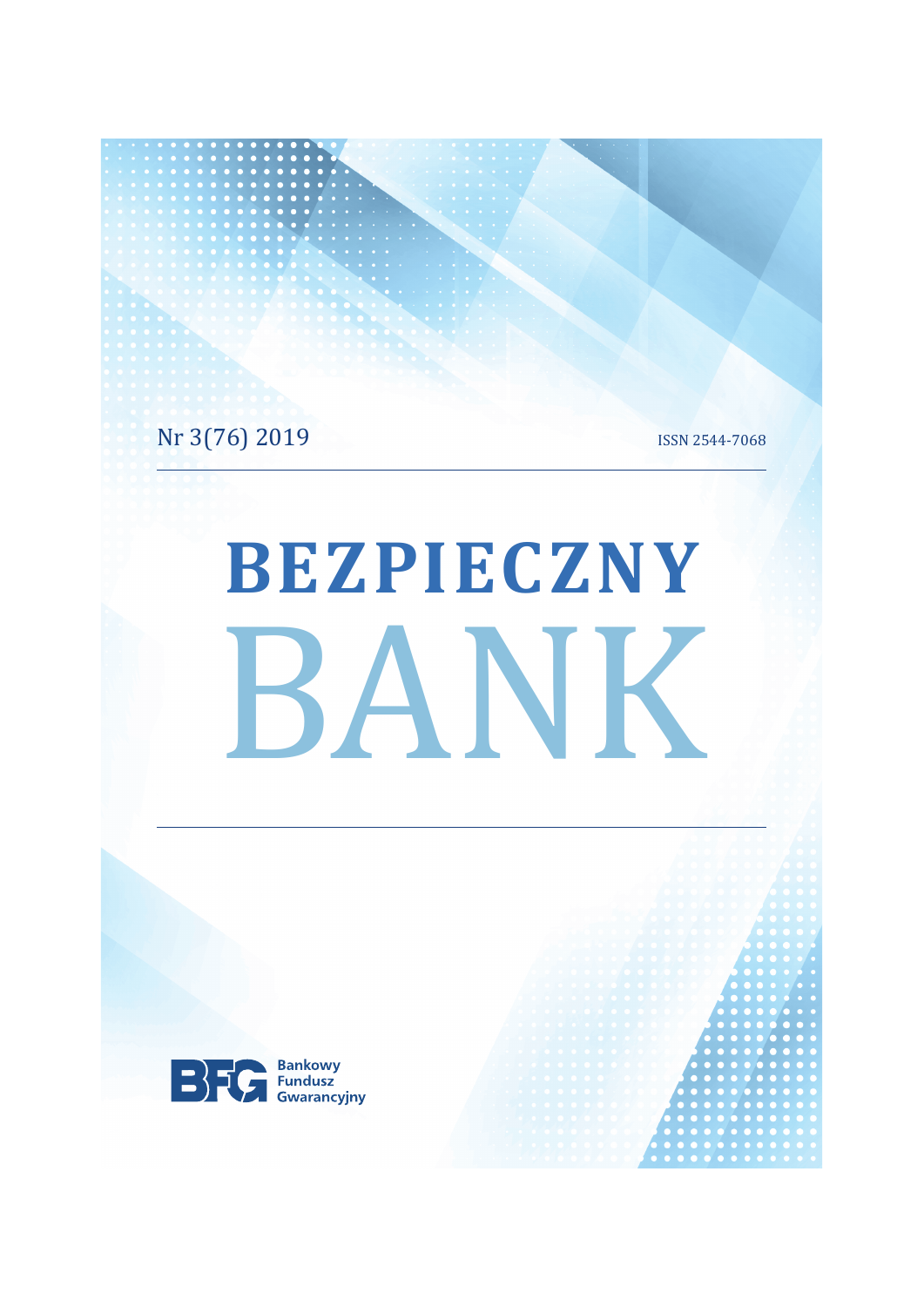BEZPIECZNY BANK jest czasopismem wydawanym przez Bankowy Fundusz Gwarancyjny od 1997 roku, poświęconym zagadnieniom stabilności systemu finansowego, ze szczególnym uwzględnieniem systemu bankowego.

# KOMITET REDAKCYJNY

prof. Jan Szambelańczyk - Redaktor Naczelny prof. Małgorzata Iwanicz-Drozdowska prof. Ryszard Kokoszczyński prof. Monika Marcinkowska prof. Krzysztof Opolski dr Ewa Kulińska-Sadłocha prof. Ewa Miklaszewska Artur Radomski Ewa Teleżyńska - sekretarz Redakcji

#### RADA PROGRAMOWO-NAUKOWA

Leszek Skiba - Przewodniczący prof. Angel Berges Lobera prof. Paola Bongini prof. Santiago Carbo-Valverde prof. Dariusz Filar prof. Eugeniusz Gatnar prof. Andrzej Gospodarowicz prof. Marko Košak prof. Anzhela Kuznetsova prof. Edgar Löw prof. Leszek Pawłowicz prof. Krzysztof Pietraszkiewicz prof. Andrzej Sławiński Zdzisław Sokal prof. Rafał Sura

Artykuły publikowane w BEZPIECZNYM BANKU są recenzowane. Za publikację naukową w BEZPIECZNYM BANKU Minister Nauki i Szkolnictwa Wyższego przyznał dwadzieścia punktów. BEZPIECZNY BANK (online) ISSN 2544-7068 Wcześniejsze wydania BEZPIECZNEGO BANKU miały numer ISSN 1429-2939

#### **REDAKCJA**

Krystyna Kawerska

#### **WYDAWCA**

Bankowy Fundusz Gwarancyjny ul. Ks. Ignacego Jana Skorupki 4 00-546 Warszawa

#### **SEKRETARIAT REDAKCII**

Ewa Teleżyńska Telefon: 22 583 08 78 e-mail: redakcia@bfg.pl

Informacje dotyczące wymogów formalnych i edytorskich dla autorów publikacji znajdują się na stronie: www.bfg.pl



Opracowanie komputerowe:<br>Dom Wydawniczy ELIPSA<br>ul. Inflancka 15/198, 00-189 Warszawa tel. 22 635 03 01, e-mail: elipsa@elipsa.pl, www.elipsa.pl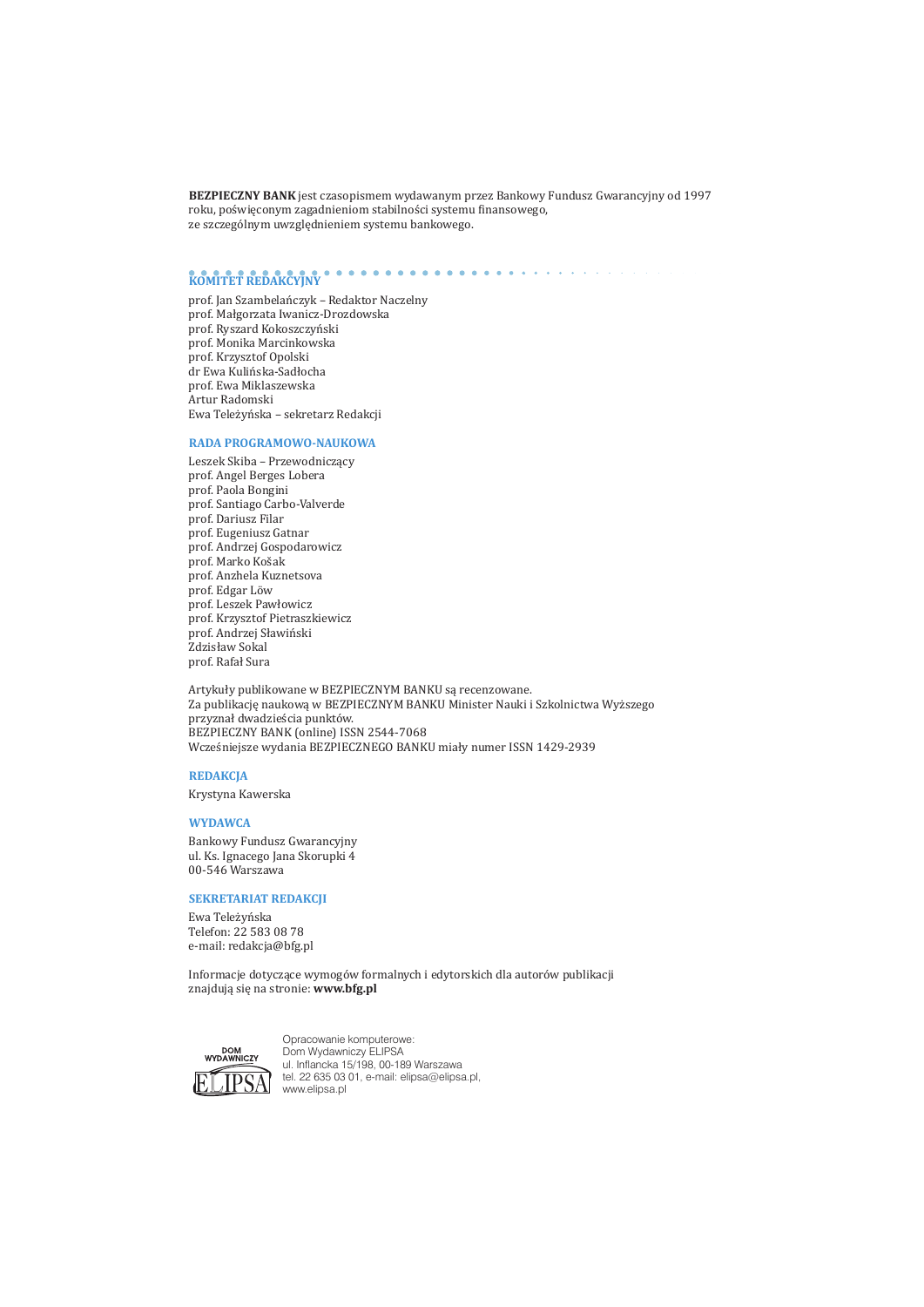DOI: 10.26354/bb.9.3.76.2019

Kacper Biedny<sup>\*</sup> ORCID: 0000-0001-7682-7520

# Corporate Governance w spółkach akcyjnych - studium przypadków

#### **Streszczenie**

Studium przypadków przedstawione w artykule mają na celu prześledzenie historii jednych z największych skandali na świecie, związanych z corporate governance oraz potwierdzenie tezy, że stosowanie zasad corporate governance jest niezbędne do funkcjonowania rynków finansowych. Ukazane przykłady pozwalają przeanalizować krok po kroku, jak doszło do nadużyć finansowych oraz nierzadko strat oszczędności całego życia przez zwykłych obywateli. Przedstawione przypadki pozwalają na analizę błędów oraz wyciągnięcie wniosków przez instytucje nadzoru, odpowiedzialne za kontrolowanie rynków finansowych. Przykłady spółek świadczą o tym, że tematyka corporate governance jest aktualna, a problemy z nadzorowaniem oraz poprawnym zarządzaniem spółkami mają charakter ogólnoświatowy.

Słowa kluczowe: *corporate governance*, ład korporacyjny, nadużycia finansowe, rynek kapitałowy, Enron, Parmalat, GetBack S.A.

JEL: G11, G33, G34

#### **Corporate Governance in public Corporation - case studies**

#### **Abstract**

The presented cases of the studies in the article are aimed at tracing the history of some of the biggest scandals in the world related to *corporate governance* and confirmation of the thesis that observing the corporate governance rules is necessary for functioning of the financial markets. The examples presented allow to analyze step by step how fraud has occurred and sometimes led to the loss of life savings for ordinary citizens. The presented cases allow to analyze the errors and draw conclusions by the offices which are responsible for controlling financial markets. There are some examples of companies which show that the subject of *corporate governance* is up to date, and the problems with supervision and correct management of companies are of a global nature.

Key words: corporate governance, fraud, capital market, Enron, Parmalat, GetBack S.A

Artykuł Kacpra Biednego to fragment pracy magisterskiej nagrodzonej w Konkursie BFG na najlepsze prace licencjackie, magisterskie i doktorskie z zakresu systemów gwarantowania depozytów, restrukturyzacji lub uporządkowanej likwidacji instytucji finansowych, infrastruktury regulacyjnej systemu finansowego, problematyki bezpieczeństwa finansowego banków oraz stabilności finansowej.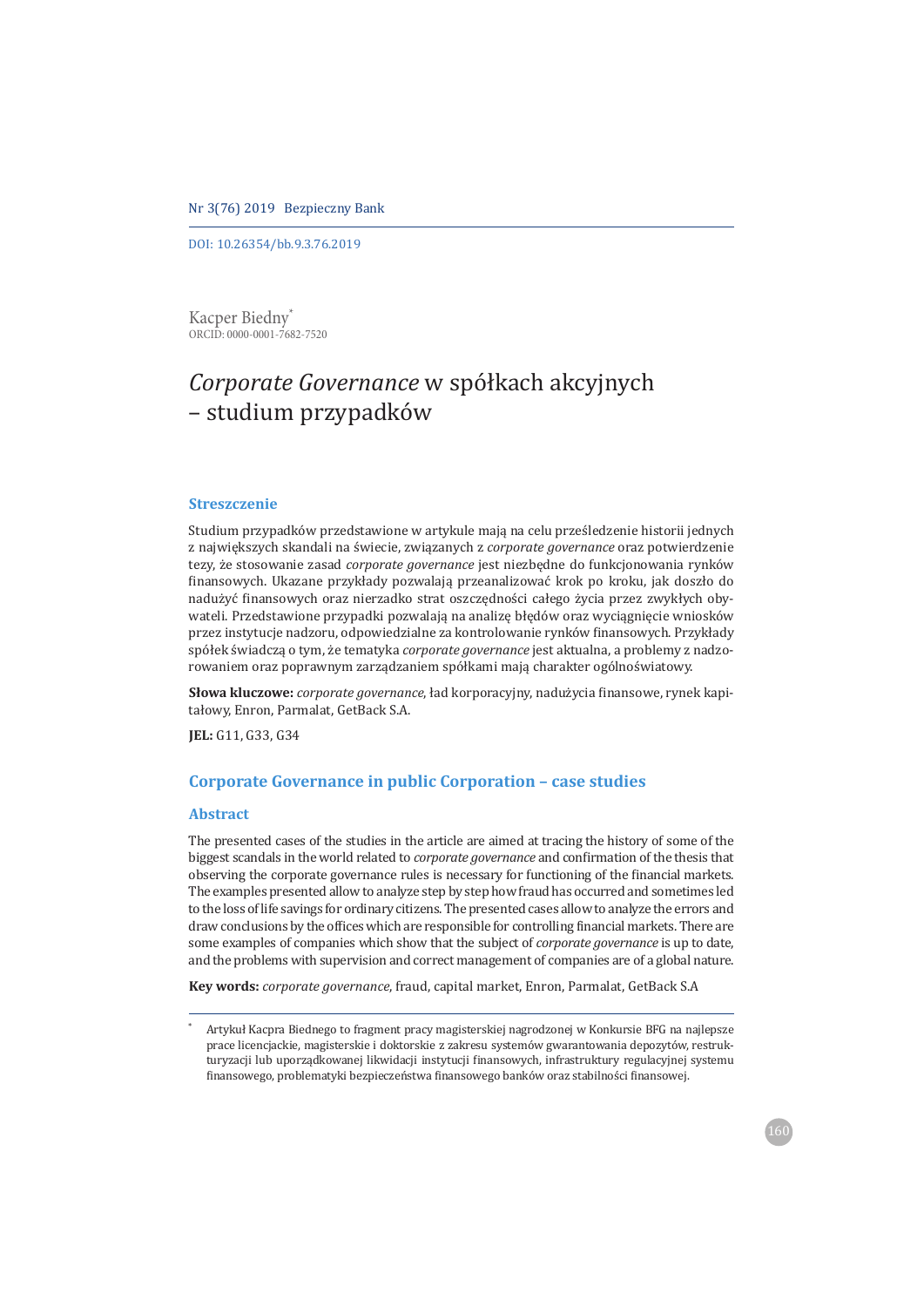#### **Wstep**

Tematyka corporate governance najczęściej dotyczy dużych spółek kapitałowych o rozproszonym akcjonariacie. Problematyka corporate governance jest w praktyce obecna od XVII wieku i swoje poczatki zawdziecza rozwojowi rynku morskiego i podbojom nieznanych kontynentów. Do sfinansowania wypraw potrzebni byli wspólnicy. Czesto nakłady, jakie trzeba było ponieść w związku ze stworzeniem odpowiednich warunków do podróży, przekraczały możliwości jednego kupca, a nawet banków. Dlatego zaczęły powstawać towarzystwa handlowe składające się z kilku podmiotów. Miało to na celu zgromadzenie kapitału oraz dywersyfikacje ryzyka związanego z niebezpiecznymi wyprawami. Od tamtego momentu zaczał się proces oddzielania własności od kontroli. Udziałowcy posiadający udziały lub akcje zaczęli być coraz bardziej rozproszeni, czyli ich wkład w spółkę miał coraz mniejszą liczbę głosów. W spółkach kapitałowych najczęściej mamy do czynienia z rozdzieleniem funkcji własności od zarządzania<sup>1</sup>. Rozdzielenie ma miejsce, kiedy kapitałodawcy nie zarządzają przedsiebiorstwem bezpośrednio, ale za pośrednictwem innych osób. Osoby te nie powinny kierować sie tylko swoim interesem, ale interesem właścicieli. Zdarza się, że w takiej sytuacji interesy obu grup mogą być rozbieżne. Zarządzający mogą kierować się prywatnymi potrzebami, nie zawsze zgodnymi z potrzebami akcjonariuszy, czasem nawet kosztem właścicieli, pracowników czy podmiotów powiązanych ze spółką. Od dłuższego czasu istnieje potrzeba uregulowania systemu nadzoru oraz ograniczenia możliwości zakłócenia obiegu informacji - asymetrii informacji. Aktualnie zagadnieniem corporate governance zainteresowane są wszystkie kraje na świecie. Globalizacja rynków finansowych, zmiany systemowe, kryzysy finansowe, wrogie przejęcia oraz afery w największych przedsiębiorstwach (np. Enron) pokazały, jak ważne jest zdefiniowanie oraz określenie światowego ładu korporacyjnego. W artykule pokazano, na przykładzie konkretnych firm, ich wzlotu i spektakularnego upadku, potrzebe istnienia światowego corporate governance.

## 1. Enron

Historia Enronu ma wiele watków, nie do końca wyjaśnionych. W swoim czasie była to jedna z największych firm na świecie, kreująca wizję niezniszczalnej potęgi. Przez stosunkowo długi czas cała Wall Street świeciła blaskiem Enronu, a osoby wskazujące nieścisłości w działalności firmy były dyskredytowane lub traciły prace. Do momentu ujawnienia afery Enron był odbierany jako spółka z nienaganną reputacją wśród inwestorów. Gdy wartość przedsiębiorstwa spadła niemal do zera, reputacja w niedługim czasie przemieniła się w rozpacz.

A. Słomka-Gołębiowska, Corporate Governace – banki na straży efektywności przedsiębiorstw, Cedewu, Warszawa 2012, s. 13-14.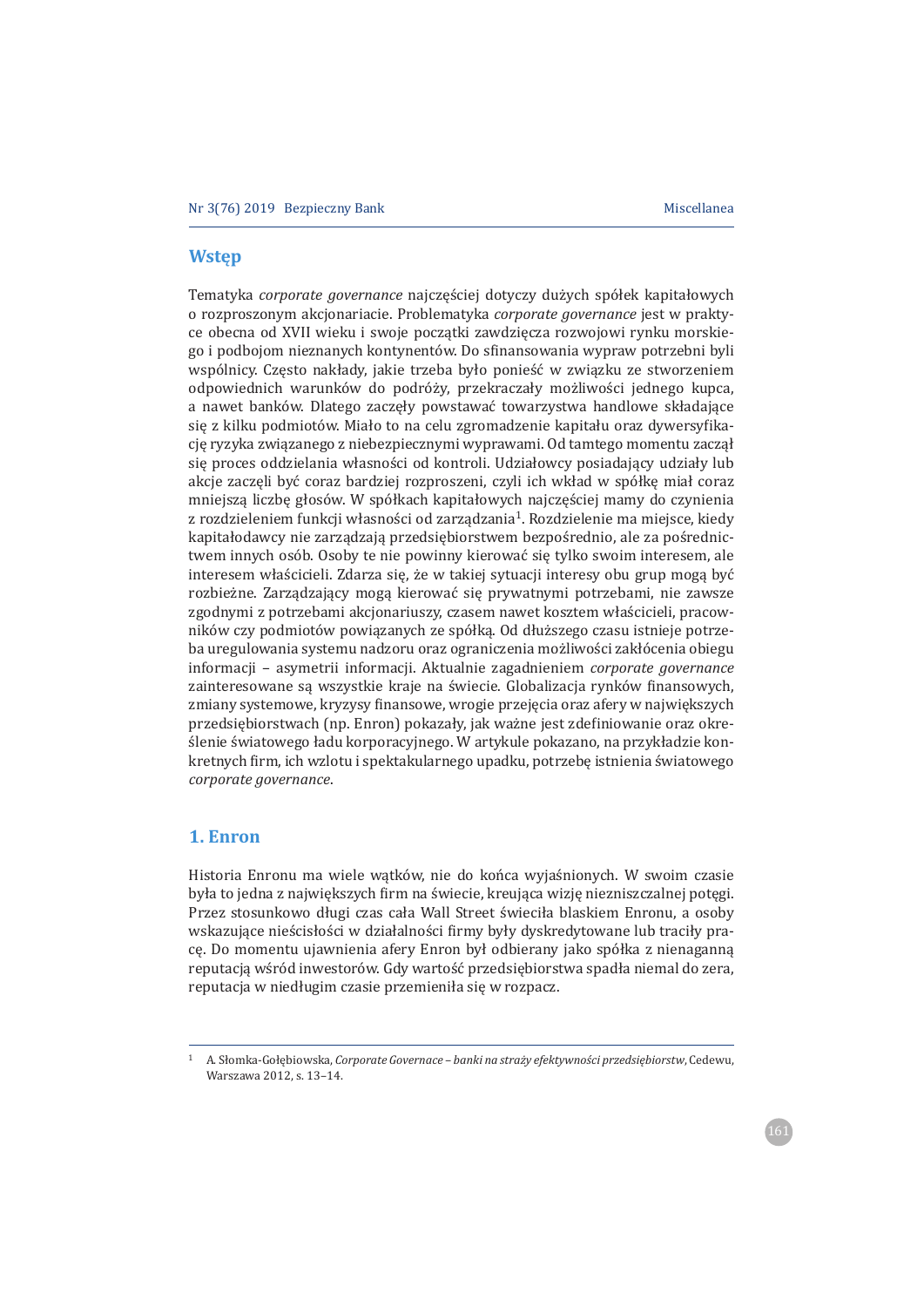Początek firmy Enron to rok 1932, kiedy powstała pierwsza podwalina – Northern Natural Gas Company (Huston Natural Gas). W 1979 roku powstał inny holding w przemyśle gazowym – InterNorth Inc. W 1985 roku doszło do fuzji tych firm i powstania spółki HNG/InterNorth Inc, która po pewnym czasie zmieniła nazwę, stając się nową amerykańską marką dążącą do sukcesu - ENRON<sup>2</sup>. Dotychczasowy biznes spółki opierał się na budowaniu rurociągów na terenie Stanów Zjednoczonych. W 1986 roku na stanowisko dyrektora generalnego został powołany Ken Lay; po trzech latach pracy dla Enronu jako konsultant do spółki dołączył Jeff Skilling. W filmie "Enron: The Smartest Guys in the Room" Skilling został przedstawiony jako sprytny, bardzo inteligentny finansista. Zwrócił na siebie uwagę Kena Laya pomysłem na zmianę profilu działalności przedsiębiorstwa. Od tamtej pory Enron zamienił swoją działalność podstawową z budowy gazociągów i przesyłu paliw na obracanie paliwami, ale w formie kontraktów terminowych. Do głównych zadań Skillinga należało przestawienie przedsiębiorstwa od podstaw na nową działalność. W 1990 roku Komisja Obrotu Kontraktami Terminowymi pozwoliła Enronowi na rozpoczęcie działalności na rynku obrotu energią. Trzeba zauważyć, że Enron funkcjonował w mało uregulowanym środowisku, co prowadziło do możliwości nieuczciwej konkurencji lub działań niezgodnych z prawem. W przywoływanym już filmie pokazany był pozytywny stosunek do Enronu późniejszego prezydenta USA Georga Busha, który chetnie fotografował się w towarzystwie władz firmy, co mogło wpłynać na decyzje Kongresu oraz Komisji Papierów Wartościowych i Giełdy o wstrzymaniu nadzoru nad prowadzonym przez Enron funduszem hedgingowym. Fundusz ten cechował się bardzo ryzykownymi posunięciami na rynku paliw i energii. Duży wpływ na funkcjonowanie funduszu miały formy sekurytyzacji ryzyka na tak zwane spółki specjalnego przeznaczenia, co polegało na obarczeniu ryzykiem oraz kosztami specjalnej spółki, biorącej na siebie pełne ryzyko w sytuacji, gdy Enron zawierał ryzykowne transakcje. Kluczem do braku uwidocznienia ryzyka w sprawozdaniach finansowych Enronu była budowa i zadania specjalnych spółek. Enron dofinansowywał spółki swoimi akcjami, a w zamian otrzymywał gotówkę lub weksle. Pozwalało to na nieujmowanie w sprawozdaniach strat, zadłużenia zauważalnego dla analityków. Enron unikał również publikacji bilansów przedsiębiorstwa, gdyż cała wartość spółki kreowana była na podstawie rachunków zysków i strat.

Funkcjonowanie Enronu przedstawia rysunek 1, który pokazuje, w jak prosty sposób spółka potrafiła obejść zasady rachunkowości, wprowadzać w błąd opinię publiczną oraz inwestorów. Cała filozofia działalności Enronu została oparta na kolaboracji ze spółkami specjalnego przeznaczenia, które dawały Enronowi zysk na papierze. Duży wpływ na papierowe zyski spółki miała metoda, jaką wyceniane były kontrakty na gaz lub energię. Metoda ta pozwalała uwzględniać zyski w aktualnych sprawozdaniach, chociaż nie były one zrealizowane w opisywanym okresie<sup>3</sup>.

 $3$  Enron – upadek giganta, http://historiagospodarcza.blogspot.com/2012/05/enron-upadek-giganta. html (dostęp: 06.04.2018).

<sup>&</sup>lt;sup>2</sup> Enron, http://www.aferyfinansowe.pl/afery-finansowe-na-swiecie/enron/ (dostęp: 06.04.2018).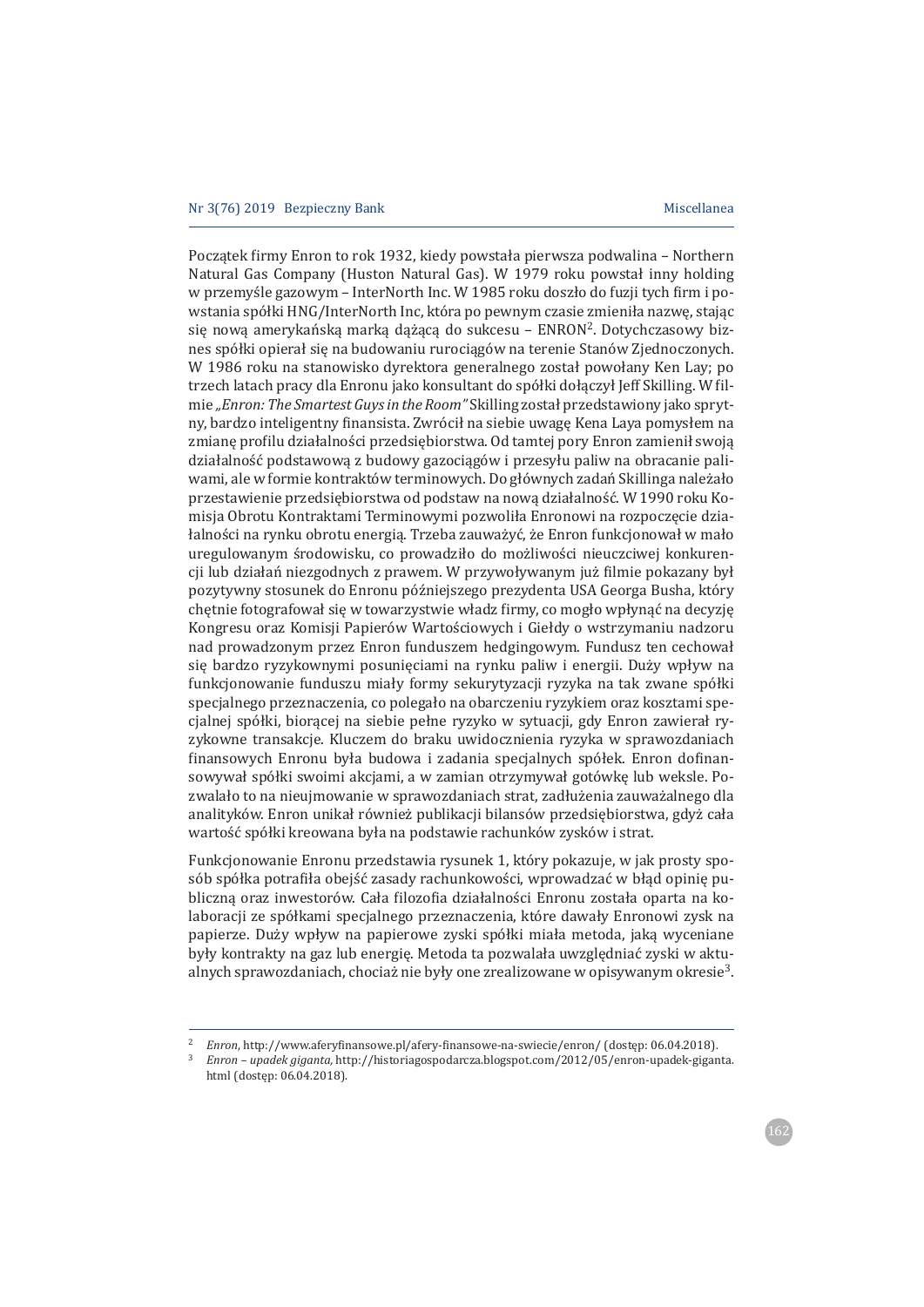



Źródło: K.A. Lis, H. Sterniczuk, Nadzór korporacyjny, Oficyna Ekonomiczna, Kraków 2005, s. 155.

**Rysunek 2. Notowania Enronu w latach 1996–2002 (w \$)**



Źródło: https://www.economist.com/node/954494

Po fali procesów po bankructwie Enronu opinia publiczna mogła stwierdzić, że zarząd firmy świadomie przez lata ukrywał wszystkie niekorzystne fakty związane z przedsiębiorstwem, korzystając przy tym z hossy panującej na rynkach kapitałowych. Na jaw wyszła wysokość wynagrodzeń oraz inne sposoby wynagradzania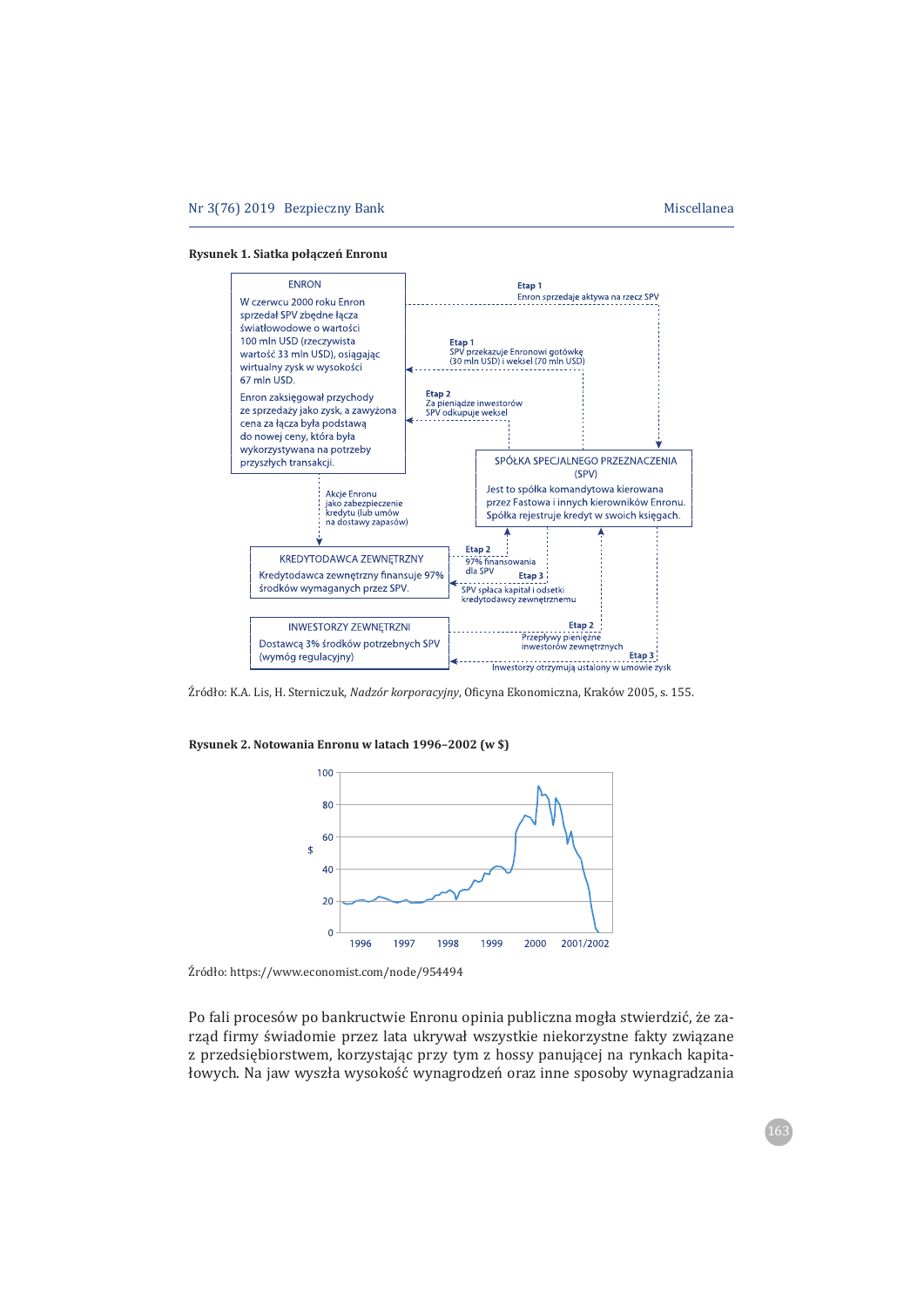zarządu spółki, która de facto zyski przynosiła tylko na papierze. Organy zarządzajace z pełna premedytacja promowały spółke przekonując inwestorów do inwestowania w akcje przedsiębiorstwa. Kreatywna księgowość pozwoliła na ogromny wzrost wartości akcji w ciągu trzech lat (por. rysunek 2). Inwestorzy, nieświadomi prawdziwej sytuacji przedsiębiorstwa, inwestowali wszystkie swoje oszczędności oraz plany emerytalne w akcje Enronu<sup>4</sup>, po załamaniu kursu firmy tracąc miliony.

Jako pierwsza wewnętrzne problemy Enronu zauważyła Sherron Watkins (późniejszy główny świadek oskarżenia), która w firmie pracowała od 1996 roku. Szybko stwierdziła, że spółka prowadzi bardzo agresywną księgowość. Watkins zdecydowała się podjąć działania w krytycznym dla przyszłości Enronu momencie. Parę dni później ze stanowiska prezesa zrezygnował Jeff Skilling, jednak zdażył jeszcze sprzedać wszystkie posiadane akcje spółki o wartości 17,5 mln dolarów. Także około 600 menedżerów z wyższego kierownictwa zdołało pozbyć się swoich akcji, między innymi przewodniczący rady dyrektorów Kenneth Lay, który zarobił około 205 mln dolarów<sup>5</sup>. Był to jasny sygnał dla akcjonariuszy, że w Enronie nie dzieje się dobrze. Watkins postanowiła wysłać anonimową wiadomość do Kennetha Laya z informacją o nieprawidłowościach i oszustwach w księgach rachunkowych. W Enronie zostało przeprowadzone wewnętrzne śledztwo, które, jak można było się spodziewać, nic nie wykazało. W tym czasie Lay przekonywał inwestorów o wspaniałej sytuacji spółki, a odejście Skillinga uzasadniał problemami osobistymi<sup>6</sup>.

16 października 2001 roku do wiadomości publicznej wyciekł raport o tragicznej sytuacji Enronu. Spółka po latach dominacji i wypracowywaniu ogromnych zysków zaczęła przynosić straty, a aktywa zmalały o 1,2 mld dol.<sup>7</sup> Enron zaczął sypać się jak domek z kart, a kulminacja nastąpiła 2 grudnia 2001 roku, kiedy Enron ogłosił bankructwo. Z relacji pracowników wynika, że nie było wcześniej żadnych przesłanek dotyczących możliwości bankructwa spółki. Musieli oni w ciągu 30 minut opróżnić biurka i opuścić miejsca pracy<sup>8</sup>. Prace straciło ponad 20 tysiecy osób, a mnóstwo ludzi przekonanych o stabilności i rozwoju Enronu straciło oszczędności swojego życia.

Ogromną rolę w całym procesie rozwoju Enronu oraz manipulacji rynkiem kapitałowym odegrał ówczesny audytor spółki, firma Arthur Andersen, która uważana była za jednego z największych graczy w sektorze audytorskim. Po upadku Enronu na jaw wyszły konflikty interesów pomiędzy spółką a audytorem. Firma audytorska łączyła funkcje kontrolne z doradczymi. Pracownicy, którzy dokonywali okresowych audytów, odpowiedzialni byli również za świadczenie usług doradczych

B. Weglarczyk, B. Deans, Upadek Cesarstwa Enronu, http://wyborcza.pl/1,76842,651718.html (dostep: 06.04.2018).

<sup>5</sup> Afery Finansowe, http://www.aferyfinansowe.pl/afery-finansowe-na-swiecie/enron/ (dostęp: 06.04.2018).

<sup>&</sup>lt;sup>6</sup> L. Curwen, *The Corporate Consience*, https://www.theguardian.com/business/2003/jun/21/corporatefra ud.enron (dostep: 06.04.2018).

Anatomia Bankructwa, http://www.newsweek.pl/biznes/wiadomosci-biznesowe/anatomia-bankructwa, 28 431, 1, 1. html (dostęp: 06.04.2018).

<sup>&</sup>lt;sup>8</sup> Enron: The Smartest Guys in the Room, Alex Gibney, 2005.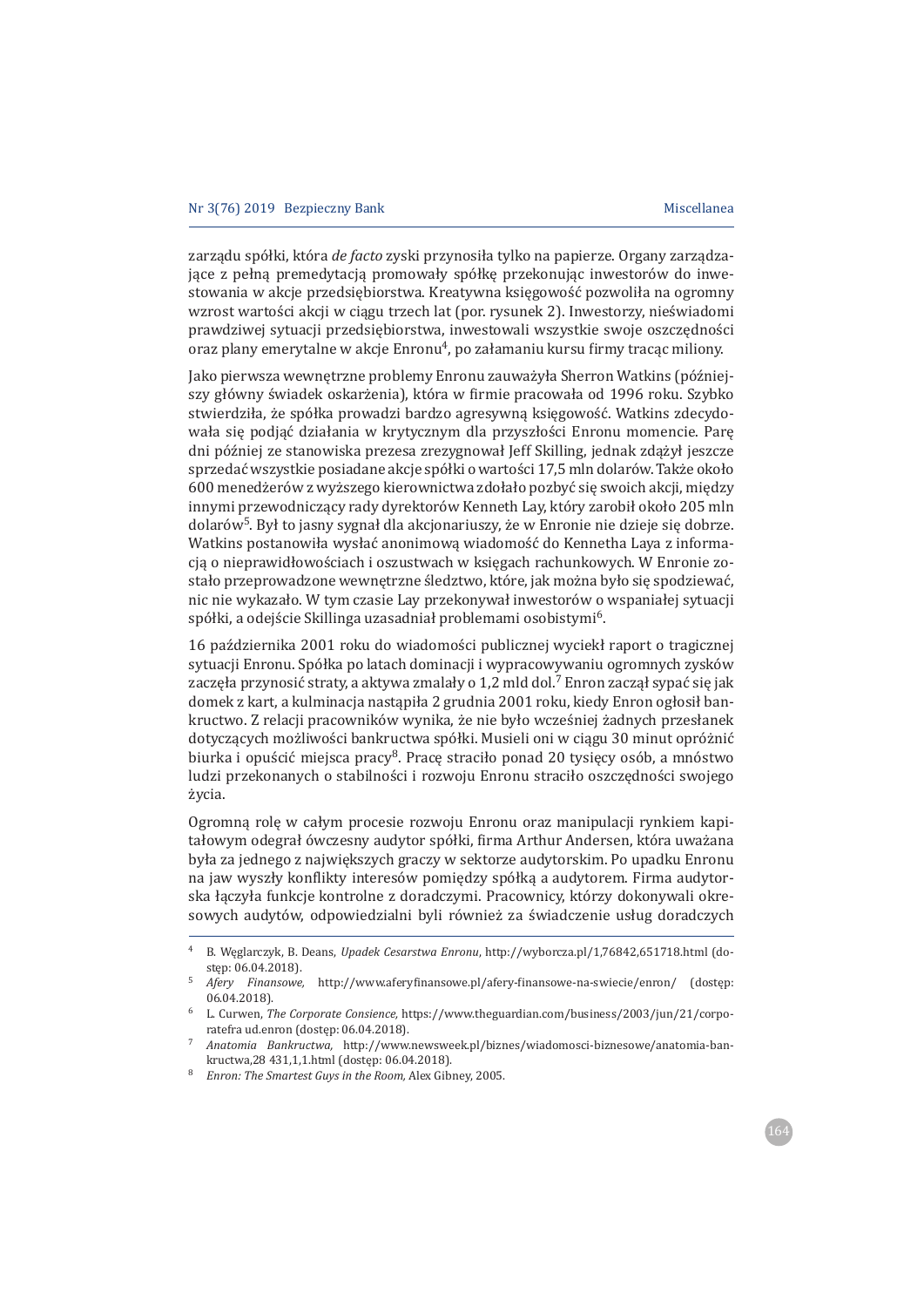Enronowi. Firma audytorska, aby oczyścić się z zarzutów, niszczyła tony dokumentów dotyczących Enronu. Przedsiebiorstwo nie przetrwało upadku Enronu oraz ogromnej skazy na reputacji, i zakończyło swoją działalność niedługo po upadłości klienta. Zostało również pozwane o nietransparentne przeprowadzenie audytów oraz ukrywanie faktów przed inwestorami.

Rolę w tragedii inwestorów odegrały również Bank of America, który musiał zapłacić inwestorom 69 mln dolarów kary<sup>9</sup>, CityGroup, który poddał się karze i zapłacił na rzecz akcjonariuszy 2 mld dolarów<sup>10</sup>. W finansowaniu Enronu brały udział też inne podmioty: Deutsche Bank, Canadian Imperial Bank of Commerce, Barclays, Toronto-Dominion Bank, Royal Bank of Scotland, Merrill Lynch i Credit Suisse First Boston. Wszystkie te instytucje zostały również posądzone o współpracę z Enronem i pomoc w ukrywaniu fałszerstw księgowych. Wszystkie wyżej wymienione przedsiębiorstwa nastawione są na zyski, więc trudno uznać, że pożyczając duże kwoty pieniędzy nie były w stanie sprawdzić finansów spółki. Oczywiście trzeba zauważyć, że w interesie podmiotów finansujących spółkę był zysk, a nie pogrążanie dochodowego klienta. Enron był również znany ze szczodrego opłacania analityków, którzy zajmowali się analizowaniem oraz ocenianiem potencjału wzrostowego akcji. Analitycy, którzy odmawiali wydawania pozytywnych opinii, byli szykanowani.

W 2006 roku Kenneth Lay oraz Jeffrey Skilling zostali uznani za winnych afery finansowej Enronu. Ken Lay zmarł na atak serca krótko po zapadnieciu wyroku, a Skilling został skazany na 24 lata więzienia oraz zapłatę 45 mln dolarów odszkodowania dla poszkodowanych inwestorów Enronu.

## 2. Włoski Enron - Parmalat

Europa, podobnie jak Stany Zjednoczone, przeżywała swoje kryzysy związane z aferami finansowymi. Jedną z najgłośniejszych afer finansowych była historia włoskiej firmy Parmalat.

Początki tego włoskiego przedsiębiorstwa sięgają lat 60-tych ubiegłego wieku. Spółka zajmowała się początkowo produkcją i przetwórstwem wędlin, ale po śmierci głównego założyciela stery przejał młody Calisto Tanzi, który uznał, że przedsiebiorstwo powinno rozwijać się w kierunku przetwórstwa mleka. Działalność spółki skupiała się w Parmie oraz okolicach. Dzięki sprawnej metodzie sprzedaży bezpośredniej przedsiębiorstwo szybko poszerzyło swoje rejony sprzedaży na Genuę, Florencje oraz Rzym. Kluczowym momentem dla rozwoju przedsiebiorstwa była współpraca ze szwedzkim Tetra Pak. Dzięki rewelacyjnemu odkryciu sposobu na

<sup>&</sup>lt;sup>9</sup> P. Domański, *Bank of America zapłaci 69 mln USD za manipulacje z Enronem, https://www.bankier.pl/* wiadomosc/Bank-of-America-zaplaci-69-mln-USD-za-manipulacje-z-Enronem-1179948.html (dostęp: 06.04.2018).

 $10$  M.D., Citigroup zgodziło się zapłacić gigantyczne odszkodowanie akcjonariuszom Enronu, https:// www.bankier.pl/wiadomosc/Citigroup-zgodzilo-sie-zaplacic-gigantyczne-odszkodowanie-akcjonariuszom-Enronu-1308433.html (dostęp: 06.04.2018).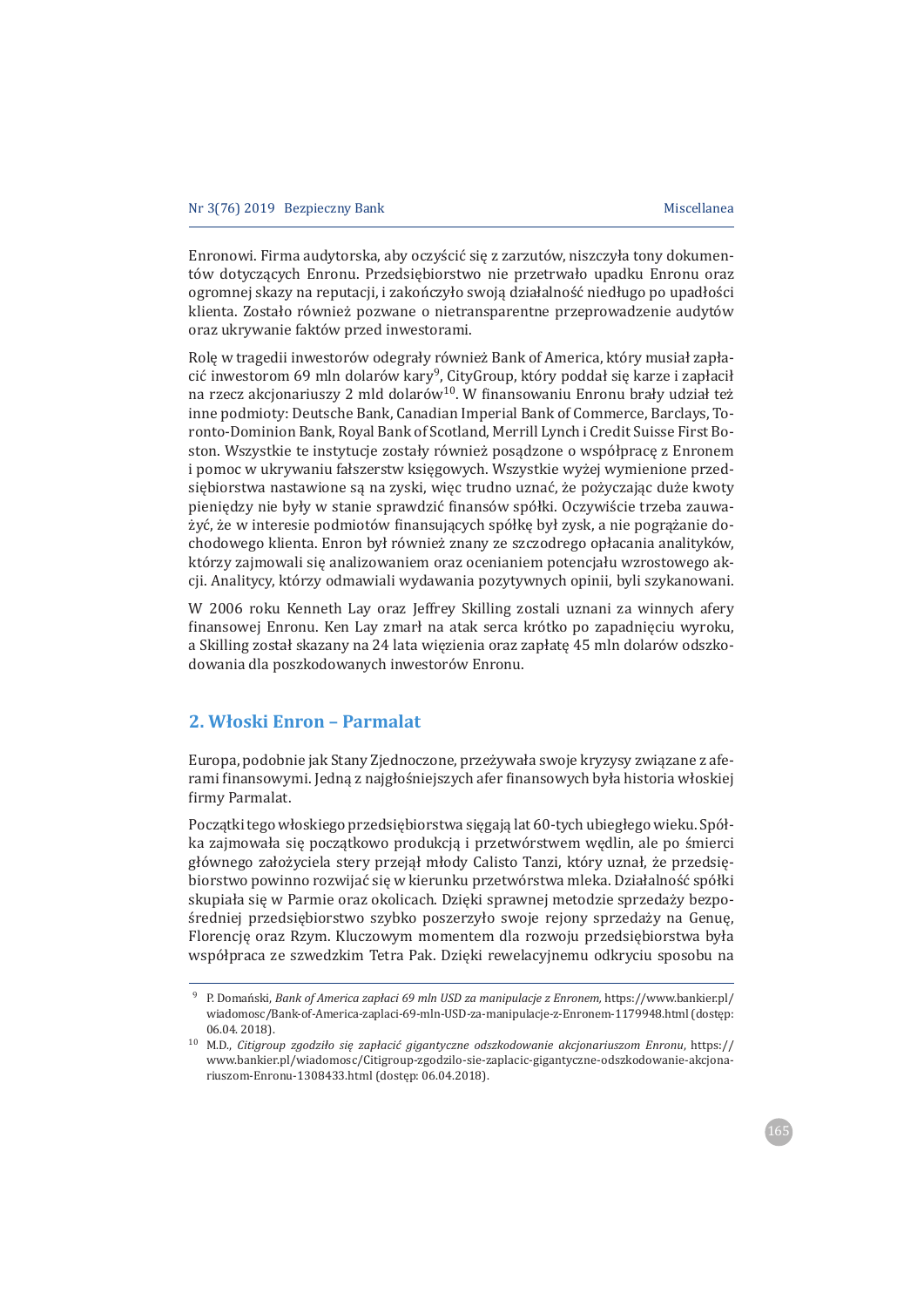wydłużenie terminu przydatności do spożycia mleka do 6 miesięcy bez potrzeby używania lodówki, przedsiębiorstwo zaczeło w szybkim tempie rozwijać się w sektorze mleczarskim, wkrótce stając się światowym potentatem mleczarskim. Właściciel przywiązywał wielką wagę do produkcji i innowacyjności, a także do promocji marki. W latach 70-tych włączył się w sponsoring zawodów narciarskich oraz wyścigów samochodowych, rewolucjonizując sponsoring sportowy. Wymagał, aby nazwa przedsiebiorstwa była eksponowana na kombinezonach, samochodach, kaskach, naciskał też na udział kierowców w reklamach telewizyjnych<sup>11</sup>.

Dzięki dążeniu do perfekcjonizmu oraz wytrwałości właściciela w latach 90-tych przedsiębiorstwo Parmalat handlowało już przetworami z warzyw i owoców, zupami, jogurtami, przetworami mlecznymi, sokami czy wodą mineralną. Swoje interesy prowadziło w 30 krajach świata, w tym w Brazylii i USA, zatrudniało ponad 36 000 pracowników<sup>12</sup>.

Warto zauważyć, że właściciel, Calisto Tanzi, przez wszystkie lata sam stał za sterami przedsiębiorstwa, nie dopuszczając zewnętrznych menedżerów, gdyż uważał, że Parmalat jest firmą rodzinną i nie potrzeba w niej osób z zewnątrz.

W tym momencie kończy się pozytywna historia włoskiego Parmalatu. Przez ostatnie 13–14 lat funkcjonowania przedsiębiorstwo ukrywało swoje działania przed opinią publiczną. Od 1990 roku wyniki finansowe przedsiębiorstwa zaczęły systematycznie spadać. Kierownictwo, nie mogąc pozwolić sobie na upublicznienie słabych wyników, zaczęło za pomocą oszustw i sztuczek księgowych tworzyć aktywa, zwiększać przychody oraz poprawiać zdolność kredytową. Dochodziło nawet do zmów z firmami audytorskimi oraz przedstawicielami banków, aby móc dalej prowadzić działalność<sup>13</sup>.

Problemy przedsiębiorstwa zaczęły być widoczne w 2002 roku. Pierwszymi sygnałami o wątpliwej sytuacji finansowej spółki było zwiększenie spreadów kredytowych o 20%, co było spowodowane upadkiem konkurenta w Ameryce Południowej. Zaniepokojeni analitycy z Merril Lynch w swoim raporcie skupili sie na potrzebie emisji obligacji przez spółkę, która posiadała w bilansie duże zasoby gotówki. Zauważyli, że utrzymywanie dużych zasobów gotówki na nieoprocentowanych lub słabo oprocentowanych depozytach jest niewspółmierne do zaciagania długu z większym oprocentowaniem. Jak się później okazało, w bilansie sztucznie zawyżane były pozycje gotówkowe, a zaniżane pozycje ze zobowiązaniami. Sztuczki księgowe przez pewien czas były skuteczne, o czym świadczy statystyka wydawanych w 2002 roku rekomendacji, w której aż 70% stawiało na "kupuj". Wydaje się, że oceniający albo nie widzieli problemów, albo skutecznie byli zachęcani do wystawiania pozytywnych rekomendacji.

<sup>&</sup>lt;sup>11</sup> M. Tran, *The milk sheikh whose dream cudled*, https://www.theguardian.com/business/2003/ dec/31/italy.par malat1 (dostęp: 08.04.2018).

 $12$  Ibidem.

<sup>&</sup>lt;sup>13</sup> R. Rimkus, Parmalat, https://www.econcrises.org/2016/11/29/parmalat/ (dostęp: 08.04.2018).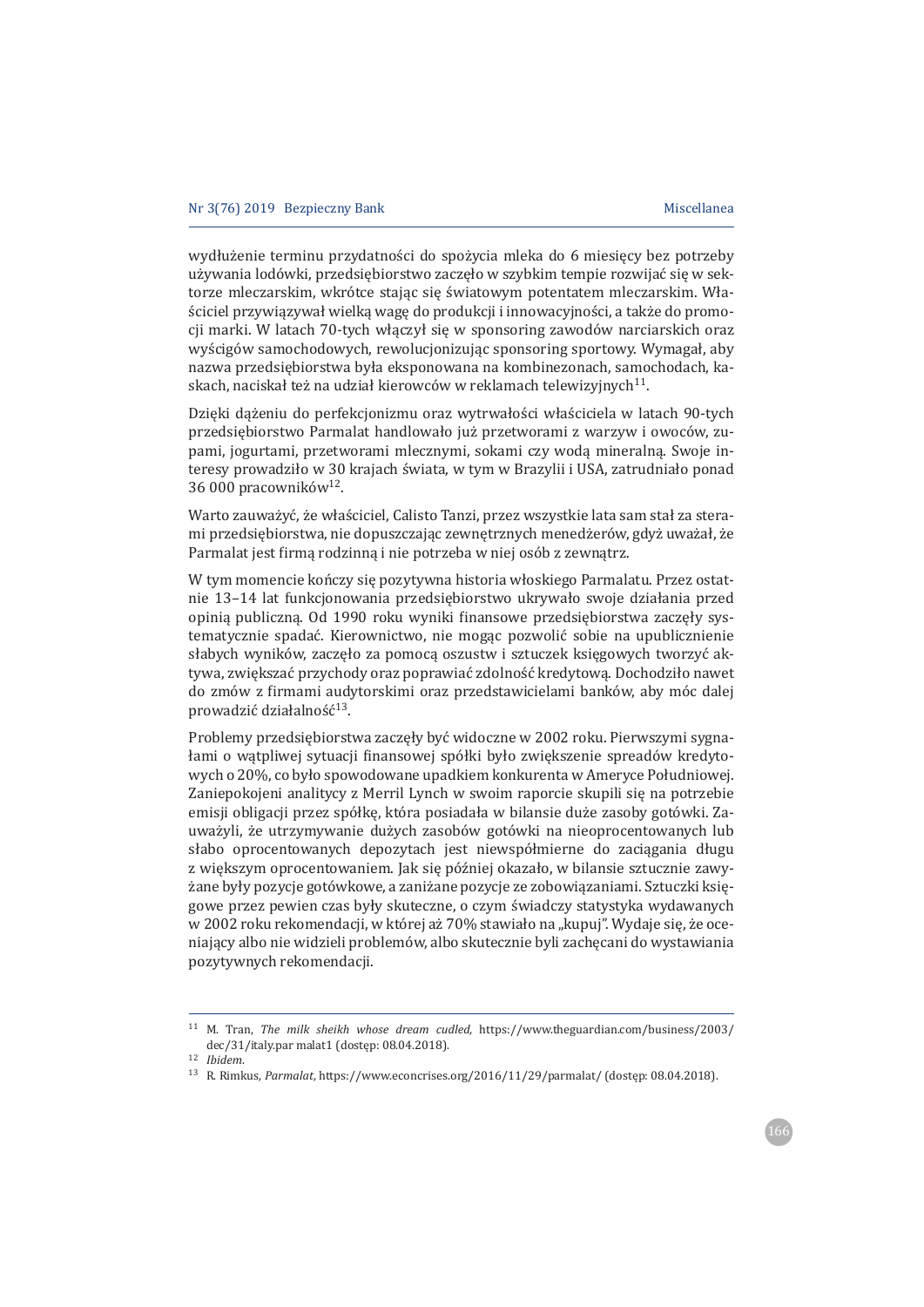Momentem przełomowym dla sytuacji spółki był spadek kursu akcji aż o 40% (por. rysunek 3) w pierwszym kwartale  $2003^{14}$ . Wówczas Merril Lynch jako jedyny z grona audytorów postanowił wezwać Parmalat do złożenia wyjaśnień w sprawie konta w banku Bonlat na Kajmanach. W tym czasie sytuacja przedsiębiorstwa pogarszała się; zadziwiającym posunięciem było wprowadzenie informacji o emisji obligacji o wartości 300 mln euro, a następnie wycofanie się z niej. Po spadku kursu Parmalat przeszedł do ofensywy, zarzucając instytucjom finansowym działanie na niekorzyść firmy. Zarzucano im publikowanie fałszywych informacji o przestępstwach finansowych, czego skutkiem był spadek wartości akcji. Zarzuty oczywiście nie potwierdziły się. Zarządzający przedsiębiorstwem dla ratowania firmy posuwali się nawet do fałszerstw dokumentacji bankowej, udowadniających posiadane zasoby gotówki w Bank of America. Zagadką pozostaje, w jaki sposób firmy audytorskie sprawdzały konta bilansowe nie zwracając uwagi na różnice w sumach. Następnym elementem świadczącym na niekorzyść przedsiębiorstwa był brak zgody Deloitte & Touche na zatwierdzenie sprawozdania finansowego za dwa kwartały 2003 roku. Zysk wynoszący 135 mln euro opierał się w głównej mierze na spółce zależnej z siedziba na Kajmanach. W grudniu 2003 roku spółka wykazała niewypłacalność w kwocie 150 mln euro, za co winę ponosił niepłacący klient spółki. Jak się później okazało, klientem tym była spółka zależna. Ta sytuacja pograżyła rentowność obligacji spółki, a kurs dalej zniżkował.



**Rysunek 3. Wykres kursu akcji Parmalat w latach 1987–2003 (w euro)**

 $\hat{z}$ ródło: B. Buchanan. T. Yang. *The benefits and costs of controling shareholders: the rise and fall of Parmalat*, https://www.sciencedirect.com/science/article/pii/S0275531904000789 (dostęp: 07.04.2018).

Z posady dyrektora generalnego zrezygnował Calisto Tanzi; aby ratować ponad 45-letnie przedsiębiorstwo, zatrudnił Enrico Bondiego i powierzył mu zadanie restrukturyzacji przedsiębiorstwa. Bezskutecznie - po informacji o braku 3,95 mld euro w gotówce kurs akcji firmy osiągnął dno, a parę dni później spółka ogłosiła niewypłacalność. Tanzi, aby się ratować przed odpowiedzialnością karną, zniszczył

<sup>&</sup>lt;sup>14</sup> R. Rimkus, *Parmalat*, https://www.econcrises.org/2016/11/29/parmalat/ (dostęp: 08.04.2018).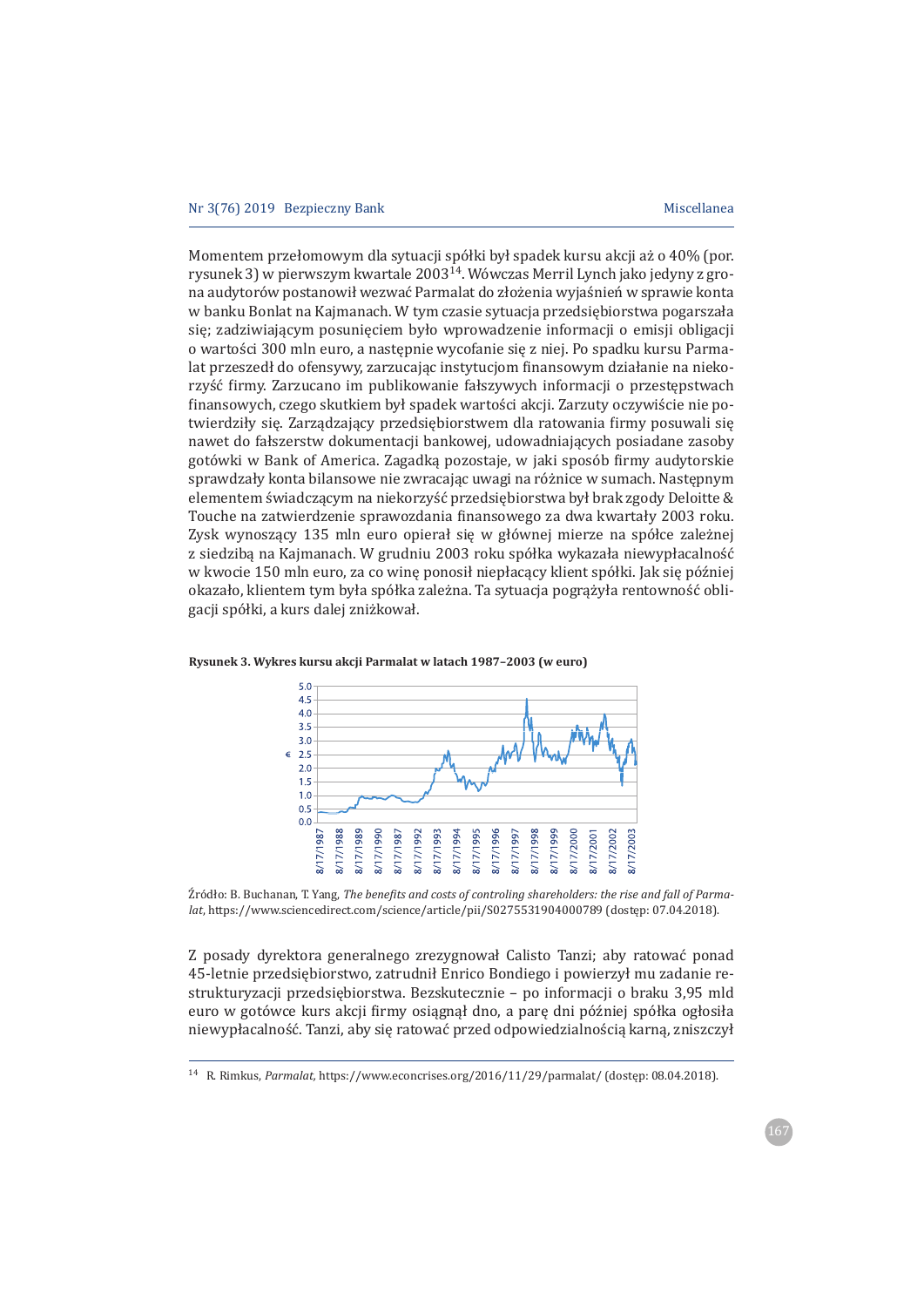nośniki zawierające oszustwa księgowe. Jednak po ogłoszeniu bankructwa został postawiony w stan oskarżenia o oszustwa finansowe<sup>15</sup>.

Parmalat przez 13 lat oszukiwał wszystkich pokazując wspaniałe wyniki. Dużą rolę w tworzeniu wyimaginowanych wyników finansowych miał audytor GTI, który z czasem akceptował oszustwa Parmaltu i pomagał w ich tworzeniu. W swoich sprawozdaniach finansowych w grudniu 2002 roku spółka wykazywała tylko 1,8 mld euro zadłużenia. Jak później wykazało PWC, w badanym okresie spółka była zadłużona na 17 mld euro - 15,2 mld euro nie zostało ujętych w bilansie przedsiębiorstwa. Po zbadaniu sprawy przez organy ścigania prokurator wskazał na wiele zaniedbań ze strony stróżów prawa oraz instytucji finansowych. Kolejnym zastanawiającym faktem było, w jaki sposób przedsiębiorstwo mleczarskie mogło uzyskiwać tak wysokie marże. W tamtym okresie Parmalat posiadał marże dwa razy wyższe od konkurencji.

Dokładne zbadanie sytuacji tak dużego przedsiębiorstwa dla inwestora indywidualnego jest niewykonalne. Parmalat przez sieć spółek zależnych na całym świecie potrafił ukrywać niechciane transakcje tak, aby ich odkrycie było praktycznie niemożliwe. W czasie rozprawy sadowej prokuratorzy mieli okazje przesłuchać wielu pracowników firmy. Jednoznacznie wskazywali oni na winę właściciela, który ze łzami w oczach próbował przekonać sąd o swojej niewinności i zrzucić odpowiedzialność na innych. Po przeprowadzeniu postepowania wyszło na jaw, że Tanzi oraz jego główni menedżerowie wykorzystali ponad 1 mld euro z majatku firmy na cele osobiste. Po zakończeniu rozprawy nowy szef Parmalatu złożył doniesienie na instytucje finansowe ukrywające straty inwestorów<sup>16</sup>. W 2011 roku zapadły wyroki uniewinniające instytucje finansowe od pomocy Parmalatowi w oszustwach finansowych<sup>17</sup>. Enrico Bondi doczekał się jedynie zadośćuczynienia w wysokości 149 mln euro od Deloitte & Touche, któremu zarzucano, że nie zrobił nic widząc pogarszającą się sytuację spółki<sup>18</sup>.

Calisto Tanzi został skazany na 18 lat pozbawienia wolności. Wskutek afery finansowej środki pieniężne straciło ponad 135 tys. osób, które zaufały marce i właścicielowi, inwestując w papiery wartościowe przedsiębiorstwa. Wiadomo, że Tanzi posiadał dzieła sztuki, które udało się odzyskać, ale pozostałe aktywa właściciela nie zostały odnalezione<sup>19</sup>.

 $15$  Ibidem.

<sup>&</sup>lt;sup>16</sup> R. Rimkus, Parmalat, https://www.econcrises.org/2016/11/29/parmalat/ (dostęp: 08.04.2018).

<sup>&</sup>lt;sup>17</sup> Banki uniewinnione w sprawie bankructwa Parmalatu, http://biznes.interia.pl/swiat/news/banki-uniewinnione-w-sprawie-bankructwa-parmalatu,1626631,4201 (dostęp: 07.04.2018).

<sup>18</sup> E. Snowacka, Deloitte zapłaci 150 mln dolarów włoskiemu Parmalat, https://www.bankier.pl/wiadomosc /Deloitte-zaplaci-150-mln-dolarow-wloskiemu-Parmalat-1538668.html (dostęp: 07.04.2018).

<sup>19 18</sup> lat za afere Parmalatu, https://tvn24bis.pl/wiadomosci-gospodarcze,71/18-lat-za-afere-parmalatu,1552 45.html (dostęp: 07.04.2018).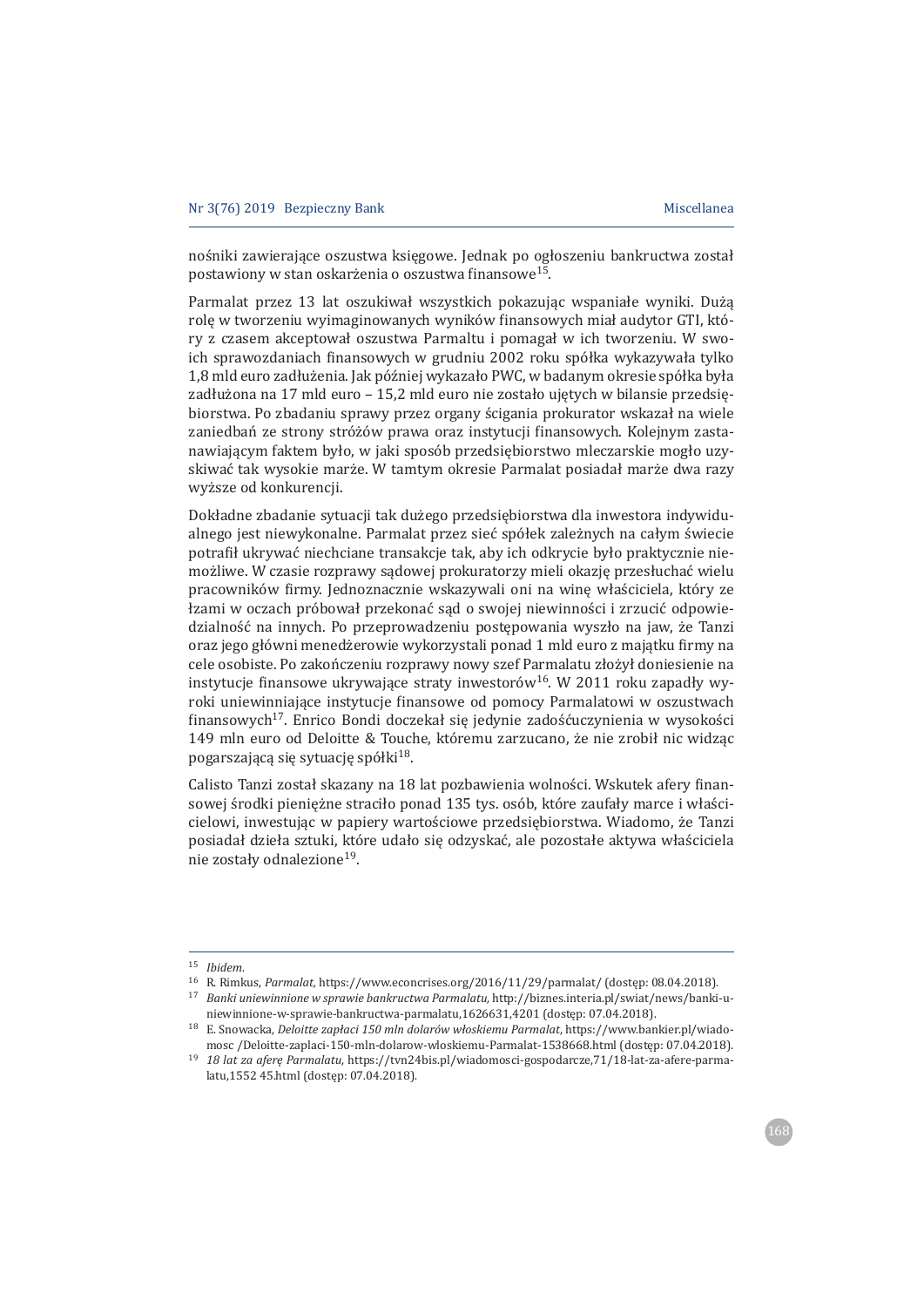# **3. Polski Enron? – GetBack S.A.**

Historia spółki GetBack zarządzającej wierzytelnościami zaczyna się w 2012 roku. W ciągu sześciu następnych lat przedsiębiorstwo przechodziło zmienne koleje, między innymi rozwijało działalność w Rumunii i Bułgarii. W 2016 roku zmieniło właściciela - pakiet 100% akcji o wartości 825 mln zł przeszedł z rąk Leszka Czarneckiego do Abris Capital Partners i konsorcium funduszy PE. W 2017 roku spółka zadebiutowała na warszawskiej giełdzie<sup>20</sup>. Przed debiutem, w latach 2014-2016, GetBack posiadał najwięcej zakupionych wierzytelności<sup>21</sup>, spółka zarządzała siedemnastoma funduszami sekurytyzacyjnymi o wartości 20 mld zł. Analitycy z Haitoing Bank szacowali nawet, że rok 2018 skończy się zyskiem do 477 mln zł.<sup>22</sup> Debiut GetBack był najgłośniejszym debiutem 2017 roku, spółka pozyskała 370 mln zł.<sup>23</sup> Instytucje finansowe zachwycały się GetBack, o czym mogą świadczyć wydawane rekomendacje (rysunek 4).

| Treść<br>publikacji | <b>Cena</b><br>docelowa<br>(zh) | <b>Obecny</b><br>kurs | Data<br>wydania | Kurs w dniu<br>wydania<br>(zh) | Zwrot<br>w ciagu<br>5 sesji (%) | Instytucja                            |
|---------------------|---------------------------------|-----------------------|-----------------|--------------------------------|---------------------------------|---------------------------------------|
| kupuj               | 33,38                           | 3,75                  | 30.11.2017      | 23,30                          | $-2$                            | DM mBAnku SA                          |
| przeważaj           | 35,30                           | 3,75                  | 06.11.2017      | 24,95                          | $-5$                            | J.P. Morgan                           |
|                     | 31.84                           | 3,75                  | 02.10.2017      | 26,96                          | $\theta$                        | Związek<br>Maklerów<br>i Doradców     |
| kupuj               | 30,00                           | 3,75                  | 27.09.2017      | 25,45                          | $+9$                            | Wood&Company                          |
| kupuj               | 30,00                           | 3,75                  | 11.09.2017      | 26,00                          | $+1$                            | <b>Haitong Bank</b>                   |
| trzymaj             | 29,20                           | 3,75                  | 06.09.2017      | 26,21                          | $-3$                            | Pekao<br>Investment<br><b>Banking</b> |
| kupuj               | 34,00                           | 3,75                  | 04.09.2017      | 25,70                          | $+1$                            | Raiffeisen<br>Centrobank AG           |
| akumuluj            | 26,60                           | 3,75                  | 25.08.2017      | 22.49                          | $+8$                            | <b>Vestor DM</b>                      |

#### **Rysunek 4. Rekomendacje**

Źródło: https://www.stockwatch.pl/gpw/GetBack,rekomendacje,wskazniki.aspx

<sup>&</sup>lt;sup>20</sup> https://www.getbacksa.pl/o-firmie/getback-s-a (dostęp: 01.05.2018).

<sup>&</sup>lt;sup>21</sup> *Ibidem* 

<sup>&</sup>lt;sup>22</sup> J. Fryc, Analiza oferty GetBack. Ruszyły zapisy dla drobnych graczy. Czy warto kupić akcje?, https:// businessinsider.com.pl/gielda/wiadomosci/debiut-getback-czy-warto-kupic-akcje-spolki/t1bedys (dostęp: 01.05.2018).

<sup>&</sup>lt;sup>23</sup> Ł. Pałka, D. Słomiński, Słaby debiut GetBack na GPW. Maksymalnie 2% zysku, https://www.money.pl / gielda/wiadomosci/artykul/getback-debiut-na-gpw,146,0,2345618.html (dostęp: 01.05.2018).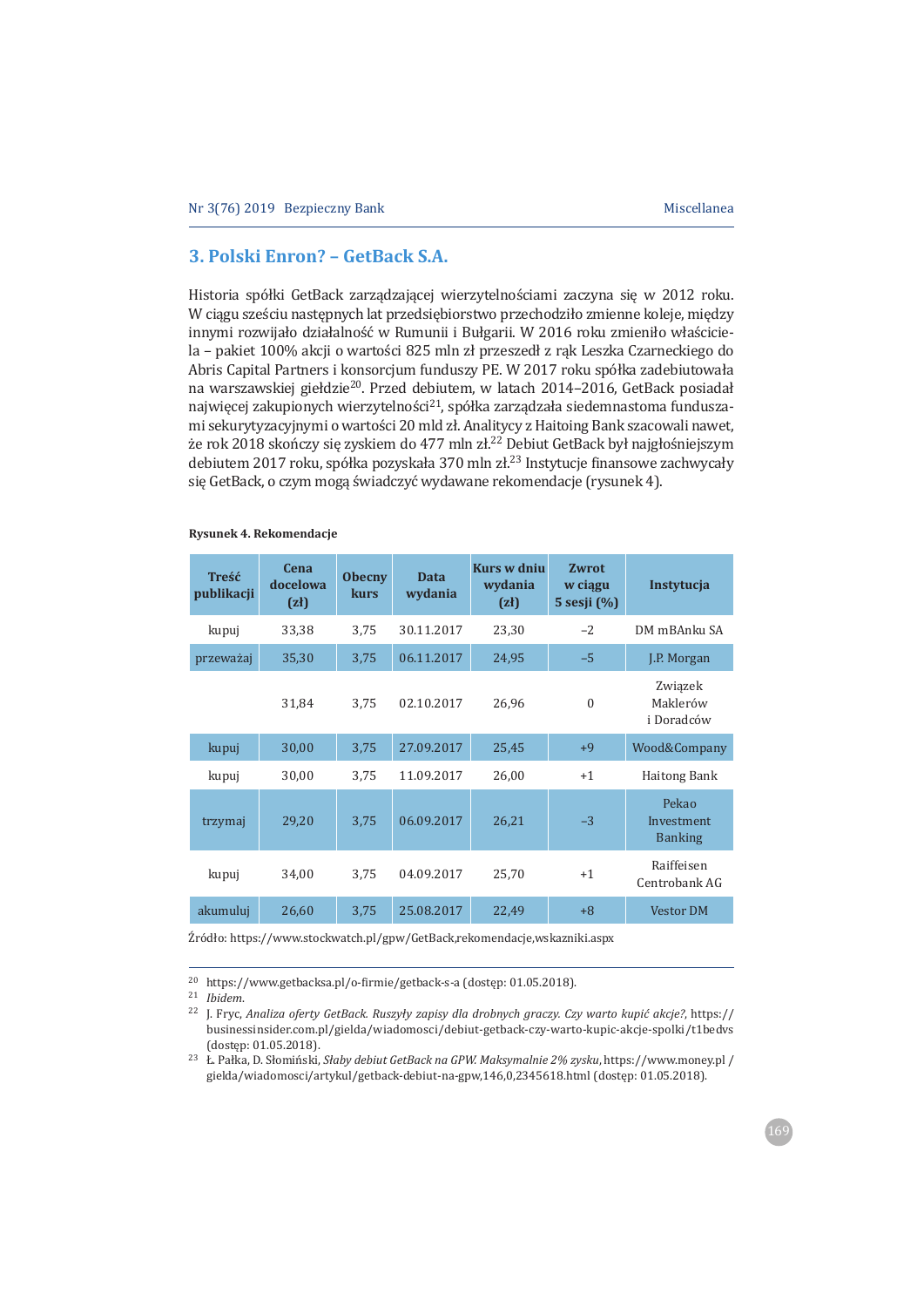Wszystko szło po myśli analityków, nikt nie spodziewał sie tego, co wydarzyło sie w pierwszym kwartale 2018 roku. Pierwsze oznaki zachwiania stabilności finansowej firmy można zauważyć w marcu 2018 roku, kiedy podano do publicznej wiadomości informację o poszukiwaniu inwestora strategicznego w celu zapewnienia celów biznesowych<sup>24</sup>. Kolejnym sygnałem o problemach GetBack był wniosek o emisję prywatną do 70 mln akcji, co stanowiło do 20% akcji notowanych na GPW. Na koniec sesji akcje spółki potaniały o ponad 20%<sup>25</sup>. Spółki nie uratowały nawet deklaracje inwestorów z Izraela oraz Stanów Zjednoczonych dotyczące nabycia akcji polskiego windykatora – wszystkie negocjącie w krótkim czasie zostały zaniechane.

Spółka w dniu 16 kwietnia 2018 roku podała informację o prowadzeniu negocjacji w sprawie finansowania z Polskim Funduszem Rozwoju oraz PKO BP, która po niespełna dwóch godzinach została zdementowana<sup>26</sup>. Informacja ta wywołała lawinę zdarzeń. Po godzinie 12-tej na doniesienia o możliwej próbie dezinformacji zareagowała giełda, zawieszając notowania 28 instrumentami finansowymi. Kurs zatrzymał się na 3,75 (por. rysunek 5)<sup>27</sup>. Prezes podał się do dymisji i odpowiedzialność za sytuację przedsiębiorstwa zrzucał na inwestora strategicznego - Abris Capital Partners, inwestor groził skierowaniem sprawy do sądu. W następstwie negatywnych wypowiedzi przedstawicieli Abrisu były prezes zapowiedział złożenie wniosku do sądu o zadośćuczynienie w wysokości 100 mln zł, które przeznaczyłby dla obligatariuszy<sup>28</sup>.

17 kwietnia 2018 stało się to, czego rynek oczekiwał chyba od dłuższego czasu rada nadzorcza odwołała ze stanowiska prezesa Konrada Kakolewskiego<sup>29</sup>. Po roszadach w zarządzie spółki do badania sprawy przystąpiła Komisja Nadzoru Finansowego, a następnie prokuratura. 16 czerwca 2018 roku były prezes GetBack został zatrzymany, przedstawiono mu zarzuty m.in.: działania na szkode spółki, usiłowania oszustwa na szkodę Polskiego Funduszu Rozwoju S.A. oraz podawania do wiadomości publicznej nieprawdziwych informacji<sup>30</sup>. Informacje te miały wpływ

<sup>&</sup>lt;sup>24</sup> Getback rozpoczął przegląd opcji strategicznych, rozważy poszukiwanie inwestora strategicznego, https: //www.bankier.pl/wiadomosc/Getback-rozpoczal-przeglad-opcji-strategicznych-rozwazy-poszukiwanie-inwe stora-strategicznego-7575438.html (dostęp: 01.05.2018).

<sup>&</sup>lt;sup>25</sup> Zarząd Getbacku zwróci się do akcjonariuszy z wnioskiem o emisję do 70 mln akcji, https://www.bank ier.pl/wiadomosc/Zarzad-Getbacku-zwroci-sie-do-akcjonariuszy-z-wnioskiem-o-emisje-do-70-mln-akcji-7575443.html (dostęp: 01.05.2018).

<sup>&</sup>lt;sup>26</sup> PFR i PKO BP nie prowadziły negocjacji z Getbackiem (aktl.), https://www.bankier.pl/wiadomosc/Zarzad-Getbacku-zwroci-sie-do-akcjonariuszy-z-wnioskiem-o-emisje-do-70-mln-akcji-7575443.html (dostęp: 01.05.2018).

<sup>&</sup>lt;sup>27</sup> *GPW zawiesiła obrót akacjami i obligacjami Getback do godz. 17:30*, https://www.bankier.pl/wiadom osc/GPW-zawiesila-obrot-akcjami-i-obligacjami-Getback-do-godz-17-30-7583497.html (dosten: 01.05.2018).

<sup>&</sup>lt;sup>28</sup> Konrad Kakolewski chce ponad 100 mln zł zadośćuczynienia od Abrisu, https://obligacie.pl/pl/a/konrad-kakolewski-chce-ponad-100-mln-zl-zadoscuczynienia-od-abrisu (dostęp: 01.05.2018).

<sup>&</sup>lt;sup>29</sup> *RN GetBacku odwołała Konrada Kakolewskiego ze stanowiska prezesa*, https://www.bankier.pl/wiadom osc/RN-GetBacku-odwolala-Konrada-Kakolewskiego-ze-stanowiska-prezesa-7583674.html (dostęp:  $01.05.2018$ 

<sup>&</sup>lt;sup>30</sup> A. Ianczewski, *Były prezes GetBack zatrzymany. Ma usłyszeć kilka zarzutów, https://www.money.pl/* gospoda rka/wiadomosci/artykul/byly-prezes-getback-zatrzymany,204,0,2408908.html (dostęp:  $25.07.2019$ .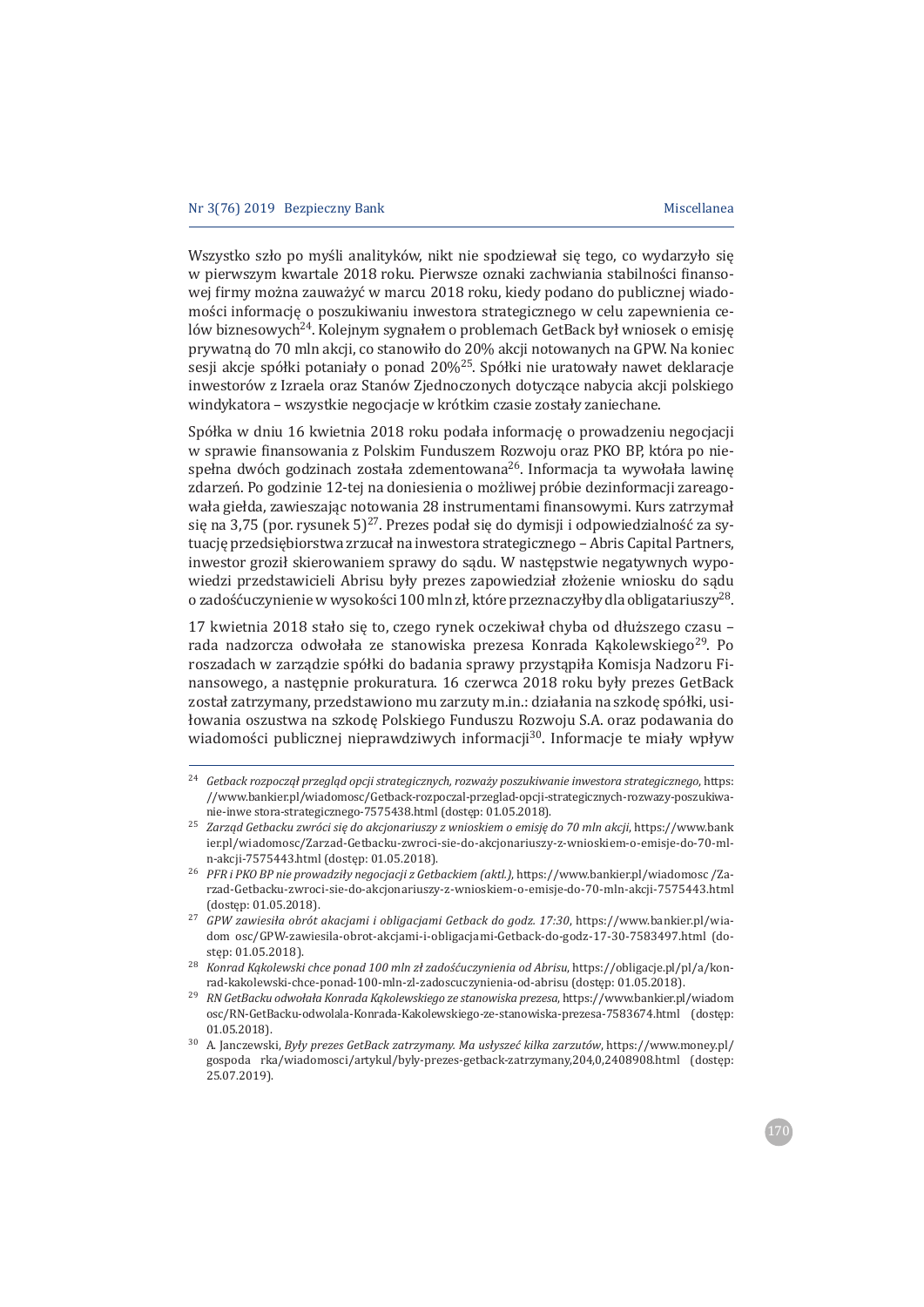na zachowanie inwestorów giełdowych. Nowo wybrany zarząd dla dobra spółki nie komentował sytuacji przedsiębiorstwa, ale zadeklarował pełna współprace z organami badającymi sprawę aktualnej sytuacji GetBack<sup>31</sup>.



**Rysunek 5. Notowania GetBack S.A. od 17 lipca 2017 r. do 16 kwietnia 2018 r.**

Żródło: https://www.bankier.pl/inwestowanie/profile/quote.html?symbol=GETBACK

Do 30 kwietnia każdego roku spółki notowane na giełdzie papierów wartościowych mają obowiązek ogłoszenia raportu rocznego za poprzedni rok. GetBack czekał do ostatniej chwili z ogłoszeniem raportu i przed północą spółka przesunęła publikacje raportu - ze wzgledu na brak opinii od audytora oraz brak czasu na zapoznanie się z finansową sytuacją spółki przez nowy zarząd<sup>32</sup>. W tym samym czasie spółka podała informacje o przygotowaniach do procesu restrukturyzacji. Kolejna negatywna wiadomościa dla akcjonariuszy i obligatariuszy było wypowiedzenie umowy nabycia portfeli z wierzytelnościami hipotecznymi z duńską instytucją finansową<sup>33</sup>.

22 maja 2018 roku odbyło się walne zgromadzenie akcjonariuszy, na którym powołano nowa rade nadzorcza oraz nowego prezesa zarzadu. Drugim bardzo ważnym wydarzeniem z punktu widzenia *corporate governace* było zwiekszenie uprawnień rady nadzorczej. Organ nadzorczy dzięki zmianom w statucie spółki nabył prawa między innymi do kontrolowania zadłużenia przez ustanawianie limitu zadłużenia oraz wyrażania zgody na zakup wierzytelności o wartościach większych niż 10 mln zł.<sup>34</sup>

Pierwsze sygnały o nieuczciwych praktykach na rynku finansowym docierały do Rzecznika Finansowego już w kwietniu 2018 roku; wynikało z nich, że oferujący inwestycje w obligacje zapewniali o bezpieczeństwie ulokowanych środków oraz

<sup>&</sup>lt;sup>31</sup> *Komentarz w sprawie zatrzymania byłego prezesa GetBack S.A.*, https://www.getbacksa.pl/biuro-prasowe /informacje-prasowe/komentarz-w-sprawie-zatrzymania-bylego-prezesa-getback-s-a (dostep: 25.07.2019).

<sup>32</sup> https://www.stockwatch.pl/gpw/getback,komunikaty,wskazniki.aspx (dostęp: 01.05.2018).

<sup>33</sup> Odstąpienie od umów przedwstępnych, https://www.bankier.pl/wiadomosc/GETBACK-S-A-Odstapienie-od-umow-przedwstepnych-7586967.html (dostęp: 01.05.2018).

<sup>&</sup>lt;sup>34</sup> Koniec bezkrólewia w GetBacku. Spółka ma znów prezesa, https://businessinsider.com.pl/firmy/zarzadzanie/nowy-zarzad-i-rada-nadzorcza-getbacku/y6rs3p2 (dostęp: 19.07.2019).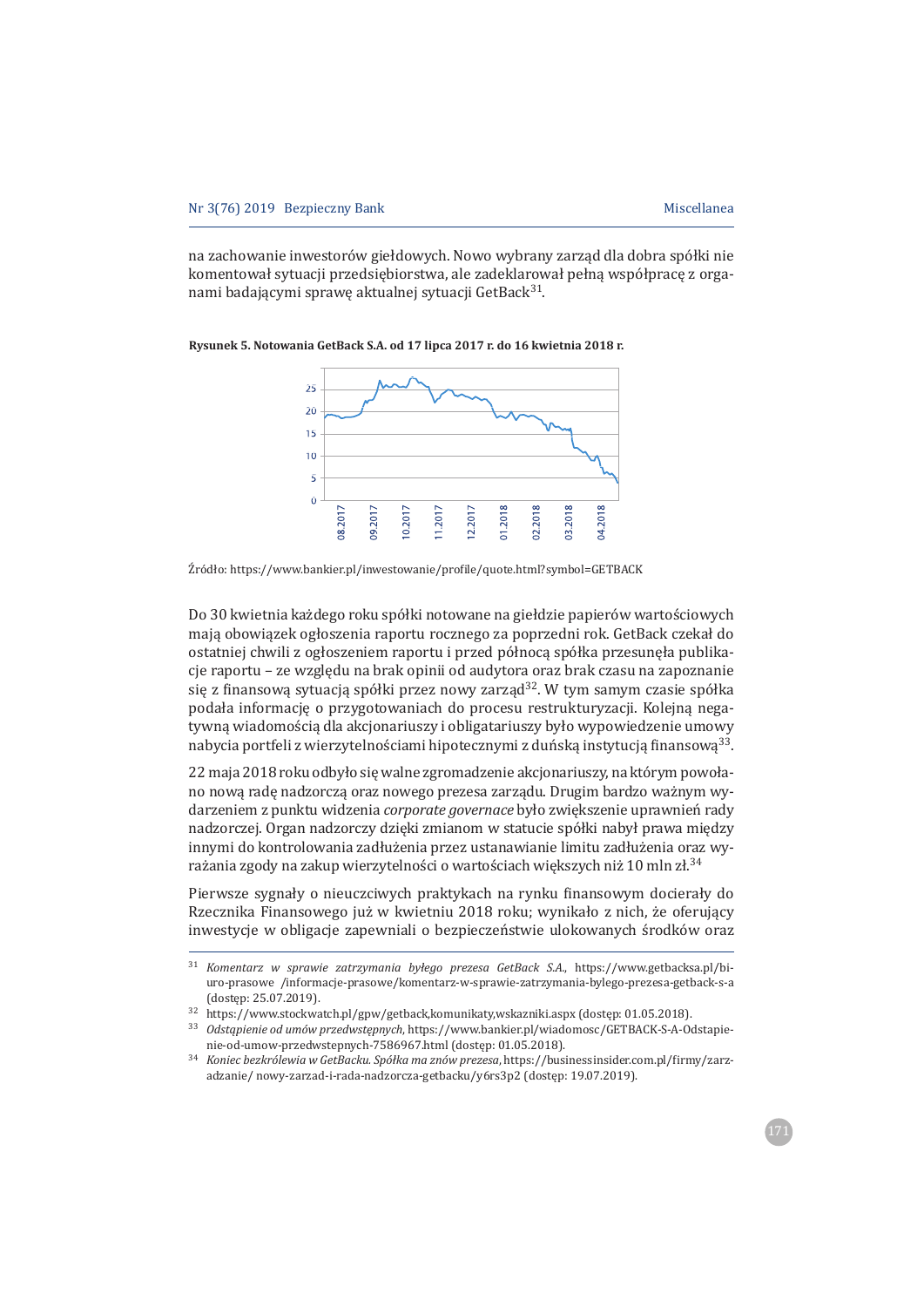stabilności wypłaty odsetek i kapitału. Kolejnym zastrzeżeniem klientów instytucji finansowych było przesyłanie informacji o ryzyku dzień przed terminem nabycia obligacji. Często uniemożliwiało to podjęcie racjonalnej i rozsądnej decyzji. Skarżyli się głównie klienci Idea Banku oraz Lion's Banku<sup>35</sup>.

Istotnym momentem w historii restrukturyzacji GetBack było jego sprawozdanie finansowe za 2017 rok, przekazane do publicznej wiadomości 3 lipca 2018 r. bez opinii audytora. Powodami, dla których Deloitte nie podjął się wystawienia opinii, były m.in:

- zastrzeżenia do wyceny portfeli wierzytelności,
- brak planu restrukturyzacyjnego,
- zmiany w polskim prawie.
- brak oceny ze strony UKNF za sprawozdanie finansowe za 2017 rok<sup>36</sup>.

Zaskakująca może wydawać się wysokość wynagrodzenia zarządu w 2017 roku. Otrzymał on 15 160 421,51 zł w czasie, gdy spółka znajdowała się w złej sytuacji finansowej, o czym świadczą ujemne przychody oraz gigantyczna strata netto w 2017 roku - 1,3 mld zł.<sup>37</sup>

4 października 2018 roku spółka poinformowała o "nadziei" dla inwestorów oraz obligatariuszy. Aktywami GetBacku zainteresowanych było 7 inwestorów, lecz tylko trzech złożyło konkretne oferty ich nabycia. Aby zaakceptować oferte, potrzebna była zgoda Rady Wierzycieli<sup>38</sup>. Z raportu z dnia 27 listopada 2018 r.<sup>39</sup> wynika, że wybranym inwestorem został Hoist Finance A.B. Inwestor wycenił aktywa spółki na sumę ponad jednego miliarda złotych. W tle pozytywnych informacji płynących ze spółki do mediów przedostała wiadomość o możliwości działania zarządu na szkode spółki podczas zakupu portfela wierzytelności w 2017 roku. 6 grudnia 2017 r. GetBack zakupił za 148,5 mln zł wierzytelności od banku Pekao S.A. Nominalna wartość portfela wierzytelności to 1,2 mld zł. Jednakże zalecenia komitetu nabycia wierzytelności wprost pokazywały, że pakiet wart był tylko 66 mln zł.<sup>40</sup>

Przełomowym momentem dla śledczych badających sprawę nadużyć w GetBack było dotarcie do korespondencji między ówczesnym prezesem oraz byłą wice-

<sup>&</sup>lt;sup>35</sup> *Wystąpienie Rzecznika Finansowego do KNF i UOKiK w sprawie GetBack S.A.*, https://rf.gov.pl/ sprawy-biezace/Wystapienia\_Rzecznika\_Finansowego\_do\_KNF\_i\_UOKiK\_w\_sprawie\_GetBack-S\_A\_22804 (dostęp: 25.07.2019).

<sup>͵</sup> ǤÑǡ*Getback opublikowaÏ wyniki za 2017 rok. Oto 7 zaskakuj¦cych informacji jakie si¸ w nich*  znalazły, https://strefainwestorow.pl/artykuly/spolki/20180703/getback-raport-finansowy-2017 (dosten: 25.07.2019).

<sup>37</sup> *Ibidem*.

<sup>&</sup>lt;sup>38</sup> *Trzy firmy zainteresowane inwestycją w GetBack*, https://www.getbacksa.pl/biuro-prasowe/informacje-prasowe/trzy-firmy-zainteresowane (dostep: 25.07.2019).

<sup>͵</sup>ͻ *27 listopada 2018, Numer raportu ESPI 126/2018 Wybór przez GetVack S.A. w restrukturyzacji oferty "na wyϦcznoä©", przedstawienie propozycji rozliczenia oraz wpÏata przez inwestora depozytu w wy* $sokości$  30 mln PLN – uzupełnienie raportu, https://www.getbacksa.pl/relacje-inwestorskie/raporty-biezace/raporty-biezace-espi (dostep: 25.07.2019).

ͶͲ *Jedna ϔirma chce przej¦© aktywa GetBacku za miliard zÏotych. W tle wiadomoä© o nietypowej transakcji*  windykatora, https://businessinsider.com.pl/gielda/wiadomosci/getback-hoist-finance-chce-przejac-aktywa/zec2m9h (dostęp: 26.07.2019).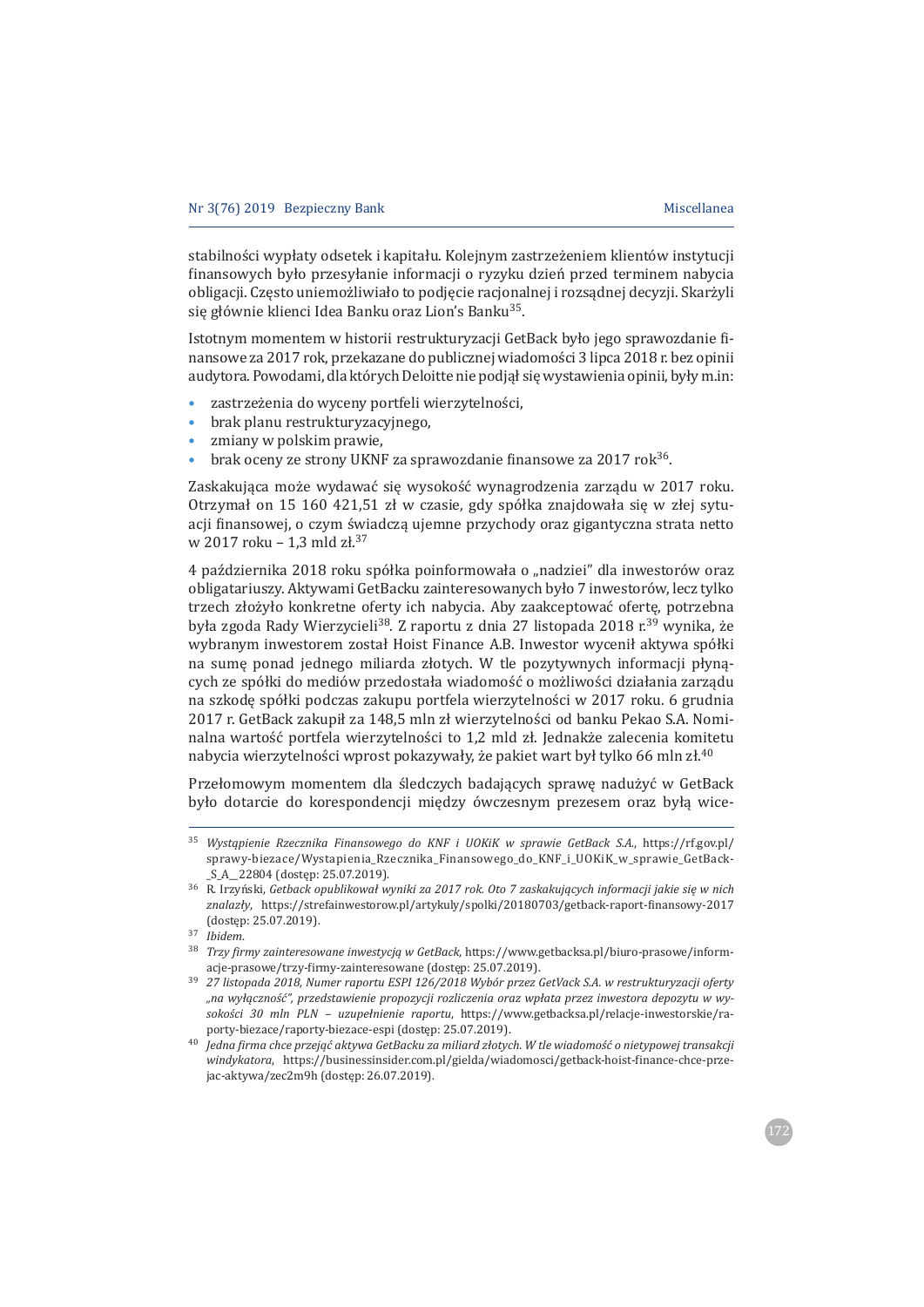prezes – dyrektor finansową. Z korespondencji wynikało, że każdego miesiąca po debiucie spółka notowała 8 mln zł straty; ujawniły się też problemy ze znalezieniem inwestorów oraz przychody i koszty, które wynosiły odpowiednio: 24 mln zł i 32 mln zł. Oficjalnie GetBack przez pierwsze sześć miesięcy 2017 roku zarobił 111 mln zł, co zostało potwierdzone przez audytora<sup>41</sup>.

21 stycznia 2019 roku spółka poinformowała o zakończeniu procesu analizy zakupu aktywów GetBack S.A. przez Hoist A.B. Powodami dla jakich inwestor zrezygnował z zakupu wszystkich aktywów była sytuacja finansowa szwedzkiego przedsiębiorstwa. Na tym etapie upadł scenariusz inwestorski. W następstwie zaistniałych wydarzeń zarząd spółki zadecydował o wykonaniu tzw. opcji mieszanej. Zakłada ona kontynuowanie działalności spółki, systematyczne upłynnianie aktywów, spłate wierzycieli niezabezpieczonych na poziomie 25% przez 8 lat od 2020 roku oraz spłatę wierzycieli zabezpieczonych w 2019 roku<sup>42</sup>. Realizując tzw. opcję mieszaną, 29 kwietnia 2019 roku doszło do transakcji sprzedaży portfela kredytów konsumenckich o wartości ok. 398 mln zł pomiędzy Hoist a GetBack<sup>43</sup>.

W maju 2019 roku spółka podała wstępne wyniki za 2018 rok. W porównaniu do roku poprzedniego strata netto powiekszyła się o około 250 mln zł i wyniosła 1 554,9 mln zł. Największy udział w stracie miały przeszacowania wierzytelności, których ściągalność była ułamkiem ceny ich zakupu. Dodatnie przychody z zarządzania portfelami wierzytelności, które wyniosły 53 mln zł, były niczym w stosunku do kosztów<sup>44</sup>.

Ponad 9 tys. osób fizycznych zakupiło obligacje GetBacku o wartości 2,6 mld zł.<sup>45</sup> Spółka oferowała bardzo dobre oprocentowanie i była rekomendowana przez instytucje finansowe. Aktualnie GetBack nie wykupił obligacji wartych 88,26 mln oraz nie wypłacił odsetek wartych 3,32 mln zł.<sup>46</sup> O istotności problemu świadczy poruszenie inwestorów zrzeszających się na grupach facebookowych - jedna z nich ma już 2000 członków. O skali problemu mogą świadczyć również statystyki Rzecznika Finansowego. Od kwietnia do grudnia 2018 r. do biura rzecznika napłynęło 455 wniosków o interwencję w stosunku do GetBack (rysunek 6).

<sup>&</sup>lt;sup>41</sup> *Sq dowody na oszustwa GetBacku*, https://www.forbes.pl/finanse/getback-juz-po-debiucie-gieldowym-falszowal-sprawozdania-finansowe/1pvcv2n (dostęp: 25.07.2019).

Ͷʹ *21 stycznia 2019, Numer raportu ESPI 5/2019 Decyzja Hoist AB w przedmiocie zakoÑczenia prac nad transakcj¦ nabycia aktywów GetBack S.A. w restrukturyzacji. Wybór przez GetBack S.A. w restruktury*zacji opcji mieszanej, https://www.getbacksa.pl/relacje-inwestorskie/raporty-biezace/raporty-biezace-espi (dostęp: 26.07.2019).

Ͷ͵ *29 kwietnia 2019, Numer raportu ESPI 38/2019 Zawarcie umów przyrzeczonych z Hoist Finance AB*, https://www.getbacksa.pl/relacje-inwestorskie/raporty-biezace/raporty-biezace-espi (dostep: 26.07.2019).

<sup>&</sup>lt;sup>44</sup> I. Fraczyk, GetBack podał wyniki. Nawet przychody były ujemne, https://www.money.pl/gielda/getback-podal-wyniki-nawet-przychody-byly-ujemne-6381902504192129a.html (dostęp: 29.07.2019).

<sup>&</sup>lt;sup>45</sup> KNF ujawnia nowe informacje o GetBacku. Obligacje za 2,6 mld zł u ponad 9000 osób, https://www. ba nkier.pl/wiadomosc/KNF-ujawnia-nowe-informacje-o-GetBacku-Obligacje-za-2-6-mld-zl-u-ponad-9000-osob-7585094.html (dostep: 01.05.2018).

<sup>&</sup>lt;sup>46</sup> GetBack przerywa milczenie. Spółka nie wykupiła obligacji za 88,26 mln zł, https://www.bankier.pl/ wiadomosc/GetBack-przerywa-milczenie-Spolka-nie-wykupila-obligacji-za-88-26-mln-zl-7585743. html (dostęp: 01.05.2018).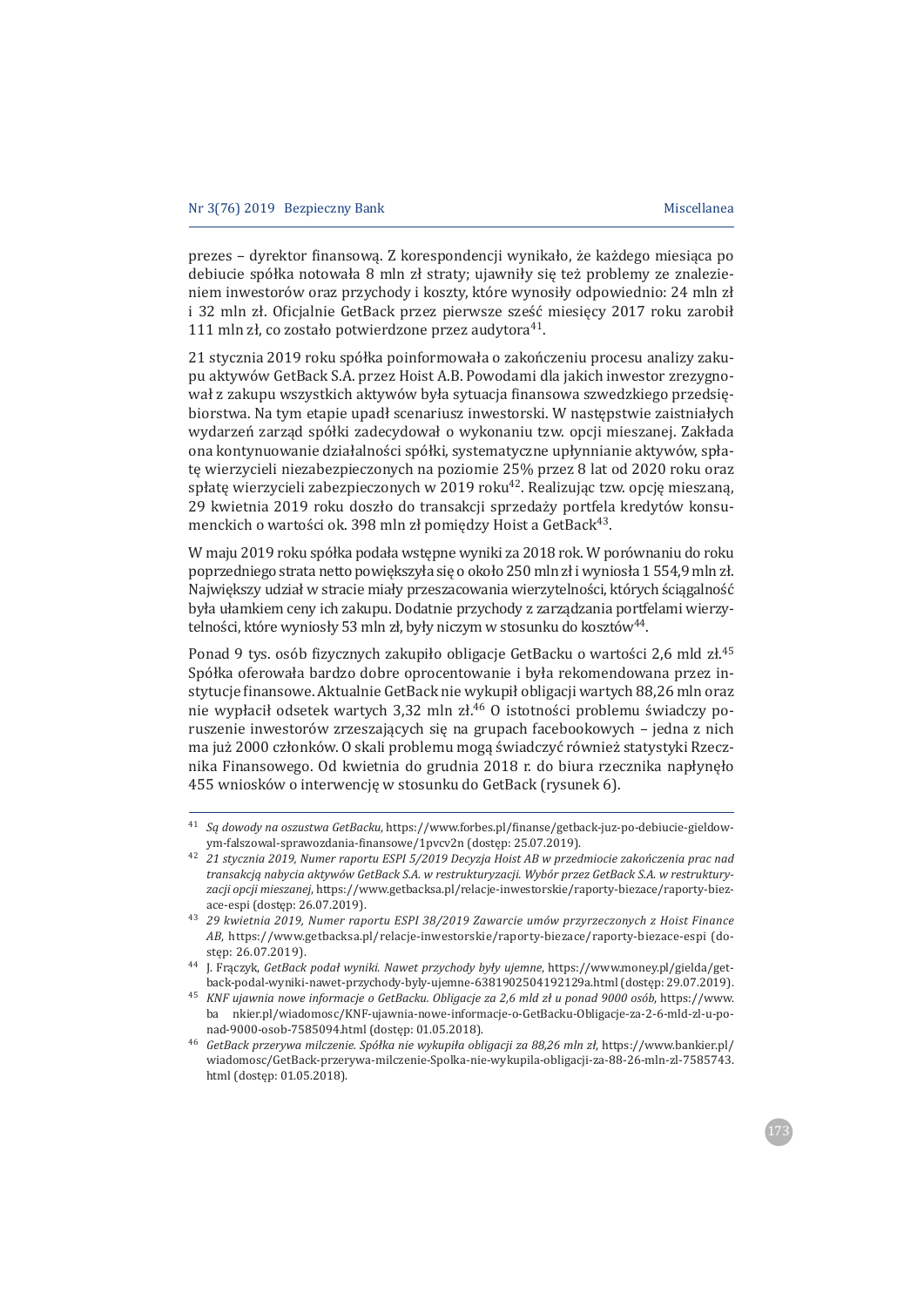Zarzuty padające pod adresem instytucji finansowej to stosowanie misselingu oraz nieuczciwych praktyk rynkowych<sup>47</sup>. Do tei pory<sup>48</sup> 49 osób usłyszało zarzuty w związku ze śledztwem w sprawie GetBack<sup>49</sup>.

# **Rysunek 6. Liczba wniosków w sprawie interwencji (2018 r.)**



Źródło: https://rf.gov.pl/sprawy-biezace/Dzialania Rzecznika Finansowego w zwiazku z problemami\_oblig atariuszy\_GetBack\_22952

Decydującym momentem dla przyszłości spółki bedzie publikacja raportu za 2018 rok. Zarząd spółki w oświadczeniach zapewnia, że będzie walczył o przyszłość spółki i postara sie wyprowadzić przedsiębiorstwo "na prosta" za pomoca prowadzenia głównej działalności oraz dochodzenia swoich racji w sądach.

## **Podsumowanie**

Okres ostatnich 25 lat był niezwykle istotny dla rozwoju aktywności jaką jest cor*porate governance.* Rozwój rynków kapitałowych wymusił stworzenie zasad, które w jasny sposób określają oraz chronią interesy każdej z zainteresowanych stron przedsiębiorstwa. Światowe afery finansowe, jak Enron, Parmalat czy GetBack udowadniają, że rozwój dziedziny *corporate governance* jest konieczny. Trzy pokazane w artykule historie przedsiebiorstw wstrzasneły filarami światowej gospodarki. udowadniając, że chciwość ludzka nie zna granic. Zarządzający nie cofali się nawet przed przekupstwami instytucji finansowych, aby ukrywać swoje zaniedbania oraz oszustwa finansowe. Rozwój zasad i dostosowywanie się regulatorów oraz przed-

<sup>&</sup>lt;sup>47</sup> A. Torchała, Obligatariusze GetBacku łączą siły, https://www.bankier.pl/wiadomosc/Obligatariusze-GetBacku-lacza-sily-7585523.html (dostęp: 01.05.2018); K. Kolany, Ubrani w GetBack. Jak *mogło do tego dojść?*, https://www.bankier.pl/wiadomosc/Ubrani-w-GetBack-Jak-moglo-do-tego -doisc-7585770.html (dostep: 01.05.2018).

 $48$  25.07.2019.

<sup>&</sup>lt;sup>49</sup> Ł. Stefaniak, Kolejne zatrzymania w aferze GetBack S.A., https://comparic.pl/kolejne-zatrzymania-waferze-getback-s-a/ (dostęp: 25.07.2019).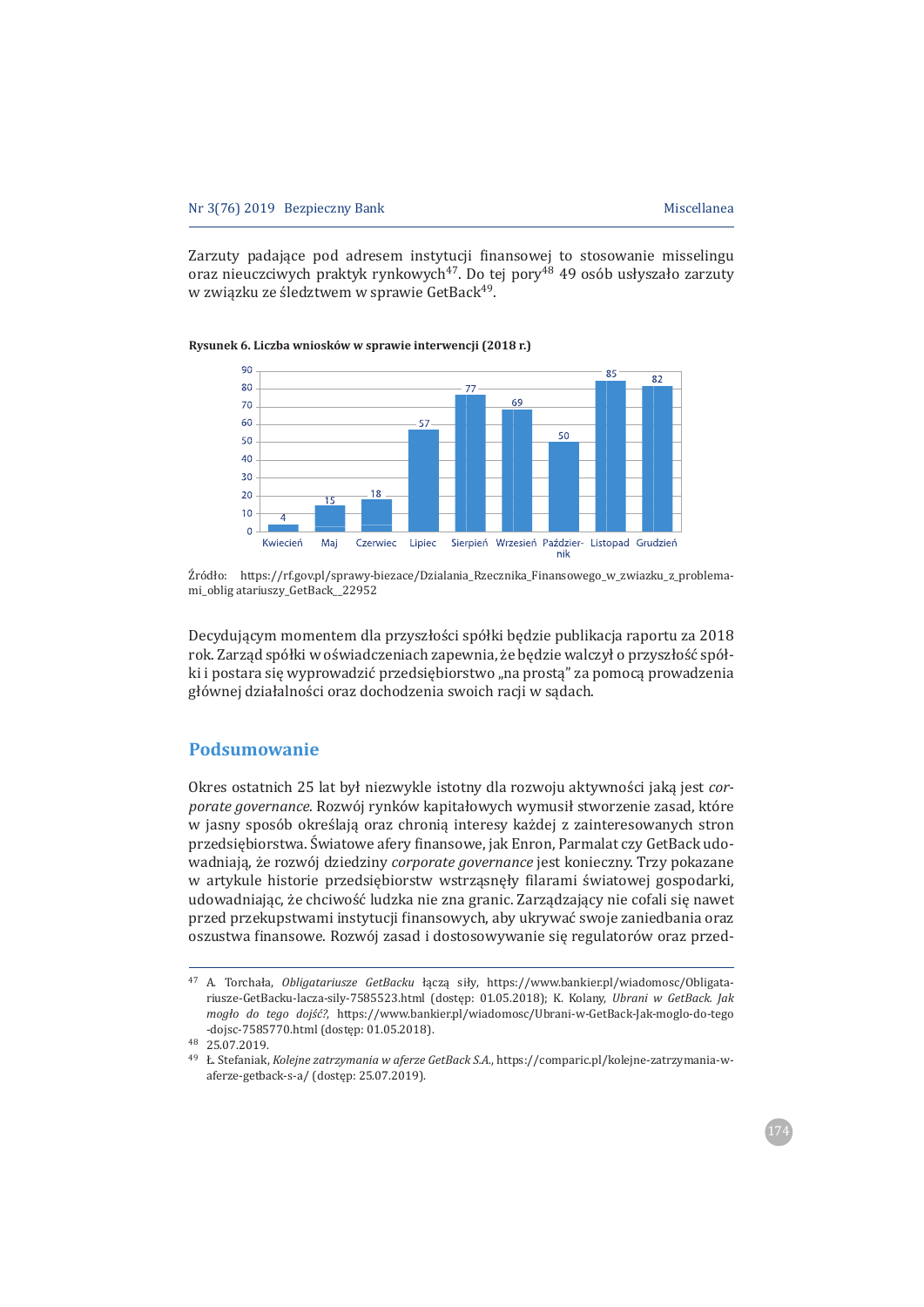siębiorstw do zmian zachodzących w gospodarce jest konieczny, aby utrzymywać zaufanie inwestorów do rynków finansowych. Celem artykułu było wykazanie, że stosowanie zasad nadzoru korporacyjnego jest niezbędne do funkcjonowania rynków finansowych. Przeprowadzone analizy potwierdzają słuszność postawionej hipotezy. Stosowanie zasad corporate governance jest niezbędne do właściwego funkcjonowania spółek akcyjnych, a ich brak może prowadzić do takich skandali finansowych jak Enron, Parmalat czy GetBack.

# **Bibliograϐia**

*Afery Finansowe*, http://www.aferyfinansowe.pl/afery-finansowe-na-swiecie/enron/ (dostęp: 06.04.2018).

*Anatomia Bankructwa*, http://www.newsweek.pl/biznes/wiadomosci-biznesowe/anatomia -bankructwa, 28 431, 1, 1.html (dostęp: 06.04.2018).

*Banki uniewinnione w sprawie bankructwa Parmalatu*, http://biznes.interia.pl/swiat/news/ banki-uniewinnione-w-sprawie-bankructwa-parmalatu,1626631,4201 (dostęp: 07.04.2018).

Curwen L., The Corporate Consience, https://www.theguardian.com/business/2003/jun/21/ corporatefraud.enron (dostęp: 06.04.2018).

D.M., Citigroup zgodziło się zapłacić gigantyczne odszkodowanie akcjonariuszom Enronu, https://www.bankier.pl/wiadomosc/Citigroup-zgodzilo-sie-zaplacic-gigantyczne-odszkodowanie-akcjonariuszom-Enronu-1308433.html (dostęp: 06.04.2018).

Domański P., Bank of America zapłaci 69 mln USD za manipulacje z Enronem, https://www. bankier.pl/wiadomosc/Bank-of-America-zaplaci-69-mln-USD-za-manipulacje-z-Enronem-1179948.html (dostęp: 06.04.2018).

*Enron – upadek giganta, http://historiagospodarcza.blogspot.com/2012/05/enron-upade*k-giganta.html (dostęp: 06.04.2018).

*Enron: The Smartest Guys in the Room, Alex Gibney, 2005.* 

*Enron, http://www.aferyfinansowe.pl/afery-finansowe-na-swiecie/enron/(dostęp:06.04.2018).* 

 $Fraczyk$  *[, GetBack podał wyniki. Nawet przychody były ujemne, https://www.money.pl/giel*da/getback-podal-wyniki-nawet-przychody-byly-ujemne-6381902504192129a.html (dostep: 29.07.2019).

 
Ǥǡ*Analiza oferty GetBack. RuszyÏy zapisy dla drobnych graczy. Czy warto kupi© akcje?*ǡ https://businessinsider.com.pl/gielda/wiadomosci/debiut-getback-czy-warto-kupic-akcje -spolki/t1bedvs (dostęp: 01.05.2018).

*GetBack przerywa milczenie. SpóÏka nie wykupiÏa obligacji za 88,26 mln zÏ*ǡ ǣȀȀǤ bankier.pl/wiadomosc/GetBack-przerywa-milczenie-Spolka-nie-wykupila-obligacji-za -88-26-mln-zl-7585743.html (dostęp: 01.05.2018).

*Getback rozpocz¦Ï przegl¦d opcji strategicznych, rozwaĂy poszukiwanie inwestora strategicz*nego, https://www.bankier.pl/wiadomosc/Getback-rozpoczal-przeglad-opcji-strategicznych-rozwazy-poszukiwanie-inwestora-strategicznego-7575438.html (dostep: 01.05.2018).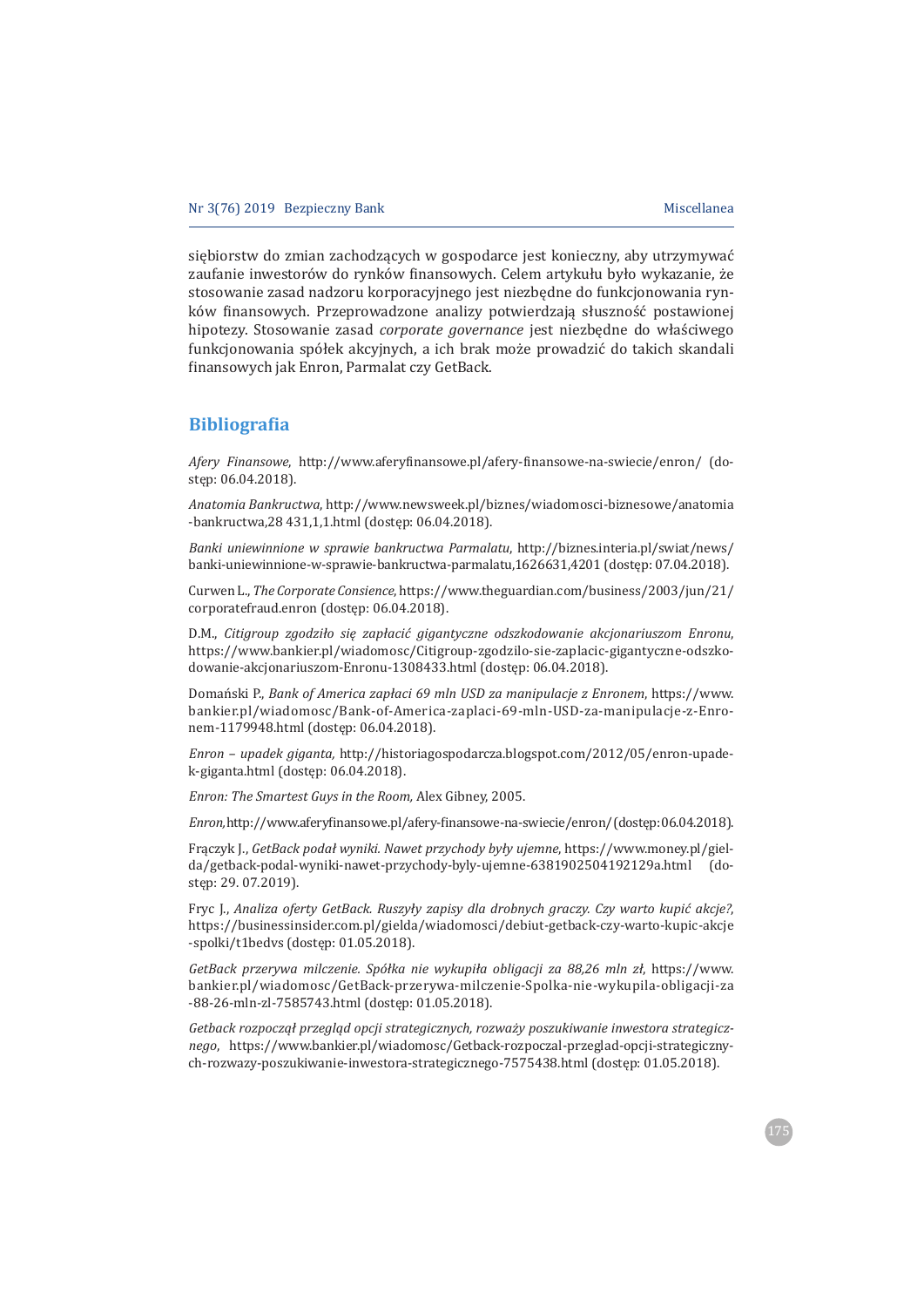*GPW zawiesiÏa obrót akacjami i obligacjami Getback do godz. 17:30*ǡǣȀȀǤǤȀ wiadomosc/GPW-zawiesila-obrot-akcjami-i-obligacjami-Getback-do-godz-17-30-7583497. html (dostęp: 01.05.2018).

https://www.getbacksa.pl/o-firmie/getback-s-a (dostęp: 01.05.2018).

https://www.stockwatch.pl/gpw/getback,komunikaty,wskazniki.aspx (dostęp: 01.05.2018).

ÑǤǡ*Getback opublikowaÏ wyniki za 2017 rok. Oto 7 zaskakuj¦cych informacji jakie si¸ w nich znalazły,* https://strefainwestorow.pl/artykuly/spolki/20180703/getback-raport-finansowy-2017 (dostęp: 25.07.2019).

*[anczewski Α., Były prezes GetBack zatrzymany. Ma usłyszeć kilka zarzutów, https://www.mo*ney.pl/gospodarka/wiadomosci/artykul/byly-prezes-getback-zatrzymany,204,0,2408908. html (dostęp: 25.07.2019).

*Jedna ϔirma chce przej¦© aktywa GetBacku za miliard zÏotych. W tle wiadomoä© o nietypowej transakcji windykatora*, https://businessinsider.com.pl/gielda/wiadomosci/getback-hoist-finance-chce-przejac-aktywa/zec2m9h (dostęp: 26.07.2019).

*KNF ujawnia nowe informacje o GetBacku. Obligacje za 2,6 mld zł u ponad 9000 osób*, https:// www.bankier.pl/wiadomosc/KNF-ujawnia-nowe-informacje-o-GetBacku-Obligacje-za -2-6-mld-zl-u-ponad-9000-osob-7585094.html (dostep: 01.05.2018).

Kolany K., Ubrani w GetBack. Jak mogło do tego dojść?, https://www.bankier.pl/wiadomosc/ Ubrani-w-GetBack-Jak-moglo-do-tego-dojsc-7585770.html (dostęp: 01.05.2018).

*Komentarz w sprawie zatrzymania byłego prezesa GetBack S.A.*, https://www.getbacksa.pl/bi uro-prasowe /informacje-prasowe/komentarz-w-sprawie-zatrzymania-bylego-prezesa-getback -s-a (dostęp: 25.07.2019).

*Koniec bezkrólewia w GetBacku. Spółka ma znów prezesa*, https://businessinsider.com.pl/firmy/zarzadzanie/nowy-zarzad-i-rada-nadzorcza-getbacku/y6rs3p2 (dostep: 19.07.2019).

*Konrad Kąkolewski chce ponad 100 mln zł zadośćuczynienia od Abrisu, https://obligacje.* pl/pl/a/konrad-kakolewski-chce-ponad-100-mln-zl-zadoscuczynienia-od-abrisu (dostęp:  $01.05.2018$ ).

 $O$ *dstąpienie od umów przedwstępnych*, https://www.bankier.pl/wiadomosc/GETBACK-S-A -Odstapienie-od-umow-przedwstepnych-7586967.html (dostep: 01.05.2018).

Pałka Ł., Słomiński D., Słaby debiut GetBack na GPW. Maksymalnie 2% zysku., https://www. money.pl/gielda/wiadomosci/artykul/getback-debiut-na-gpw,146,0,2345618.html (dostęp:  $01.05.2018$ 

*PFR i PKO BP nie prowadziły negocjacji z Getbackiem (aktl.)*, https://www.bankier.pl/wiadomosc/Zarzad-Getbacku-zwroci-sie-do-akcjonariuszy-z-wnioskiem-o-emisje-do-70-mln-akcji-7575443.html (dostep: 01.05.2018).

 $RN$  GetBacku odwołała Konrada Kąkolewskiego ze stanowiska prezesa, https://www.bankier.pl/wiadomosc/RN-GetBacku-odwolala-Konrada-Kakolewskiego-ze-stanowiska-prezesa-7583674.html (dostęp: 01.05. 2018).

Rimkus R., *Parmalat*, https://www.econcrises.org/2016/11/29/parmalat/ (dostęp:  $08.04.2018$ ).